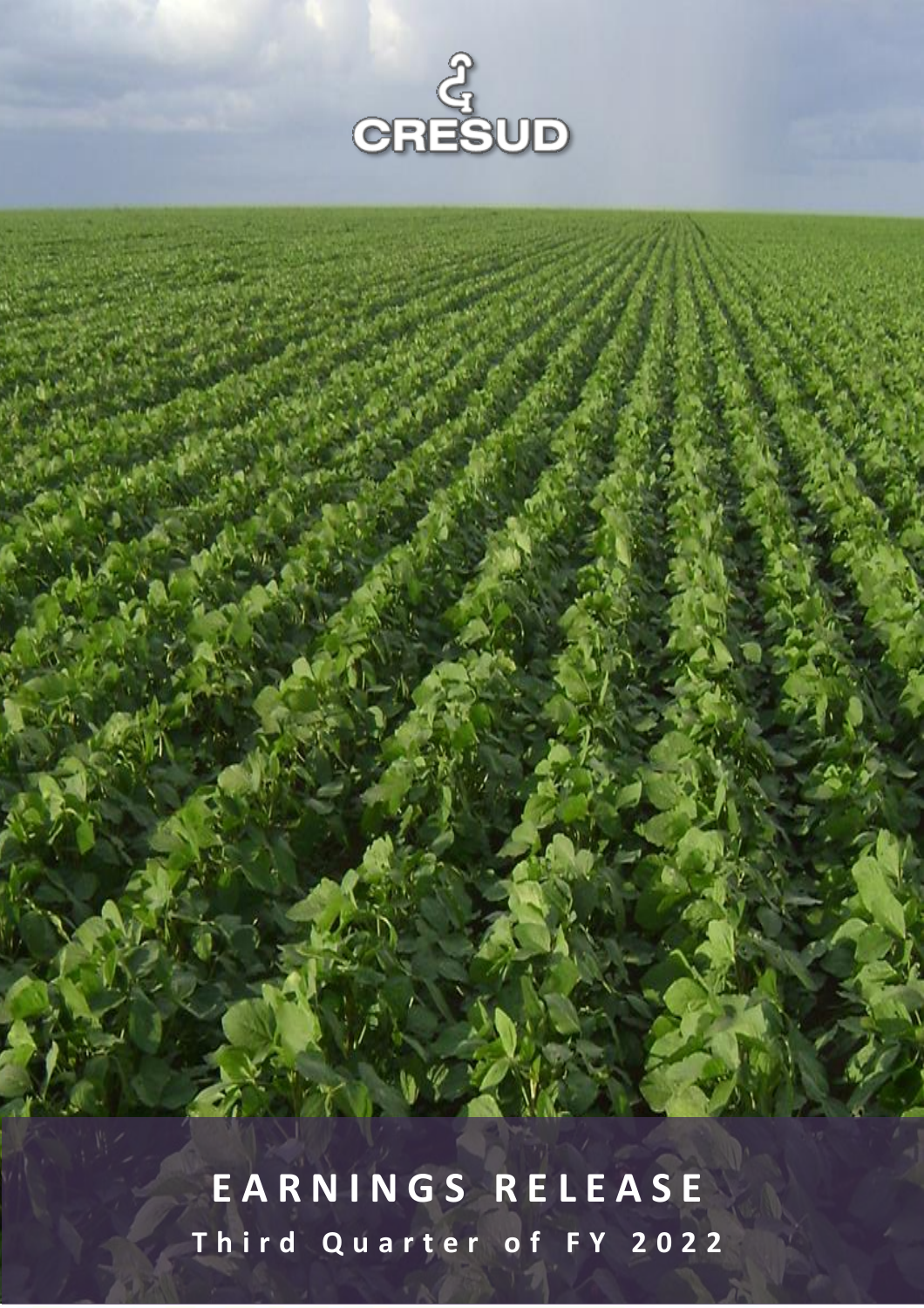## **CRESUD invites you to participate in its third quarter of the Fiscal Year 2022 Conference Call**

#### **Monday, May 16, 2022, 11:00 AM BA (10:00 AM US EST)**

The call will be hosted by:

**Alejandro Elsztain, CEO**

**Matías Gaivironsky, CFO**

To participate, please access through the following link:

<https://irsacorp.zoom.us/j/86321300856?pwd=Y090S3hHdFRURzdMQ3VoTzVXWm50Zz09>

Webinar ID: 863 2130 0856

Password: 021308

In addition, you can participate communicating to this numbers:

#### **Argentina: +54 112 040 0447 or +54 115 983 6950 or +54 341 512 2188 or +54 343 414 5986**

 **Israel: +972 55 330 1762 or +972 3 978 6688** 

 **Brazil : +55 11 4700 9668 or +55 21 3958 7888 or +55 11 4632 2236 or +55 11 4632 2237**

 **US: +1 346 248 7799 or +1 646 558 8656 or +1 669 900 9128 or +1 253 215 8782 or +1 301 715 8592**

 **Chile: +56 232 938 848 or +56 41 256 0288 or +56 22 573 9304 or +56 22 573 9305 or +56 23 210 9066**

**UK: +44 330 088 5830 or +44 131 460 1196 or +44 203 481 5237 or +44 203 481 5240 or +44 208 080 6591**

Preferably, 10 minutes before the call is due to begin. The conference will be held in English.

**Contact Information** Tel: +54 11 4323 7449

Alejandro Elsztain – CEO E-mail: [ir@cresud.com.ar](file://///srv-clr2-adm/Finanzas/TODOS/Balances%20y%20Press%20Releases/Cresud/FY%202013/3Q13/Versiones%20Finales/ir@cresud.com.ar) Matías Gaivironsky – CFO Website: [http://www.cresud.com.ar](http://www.cresud.com.ar/)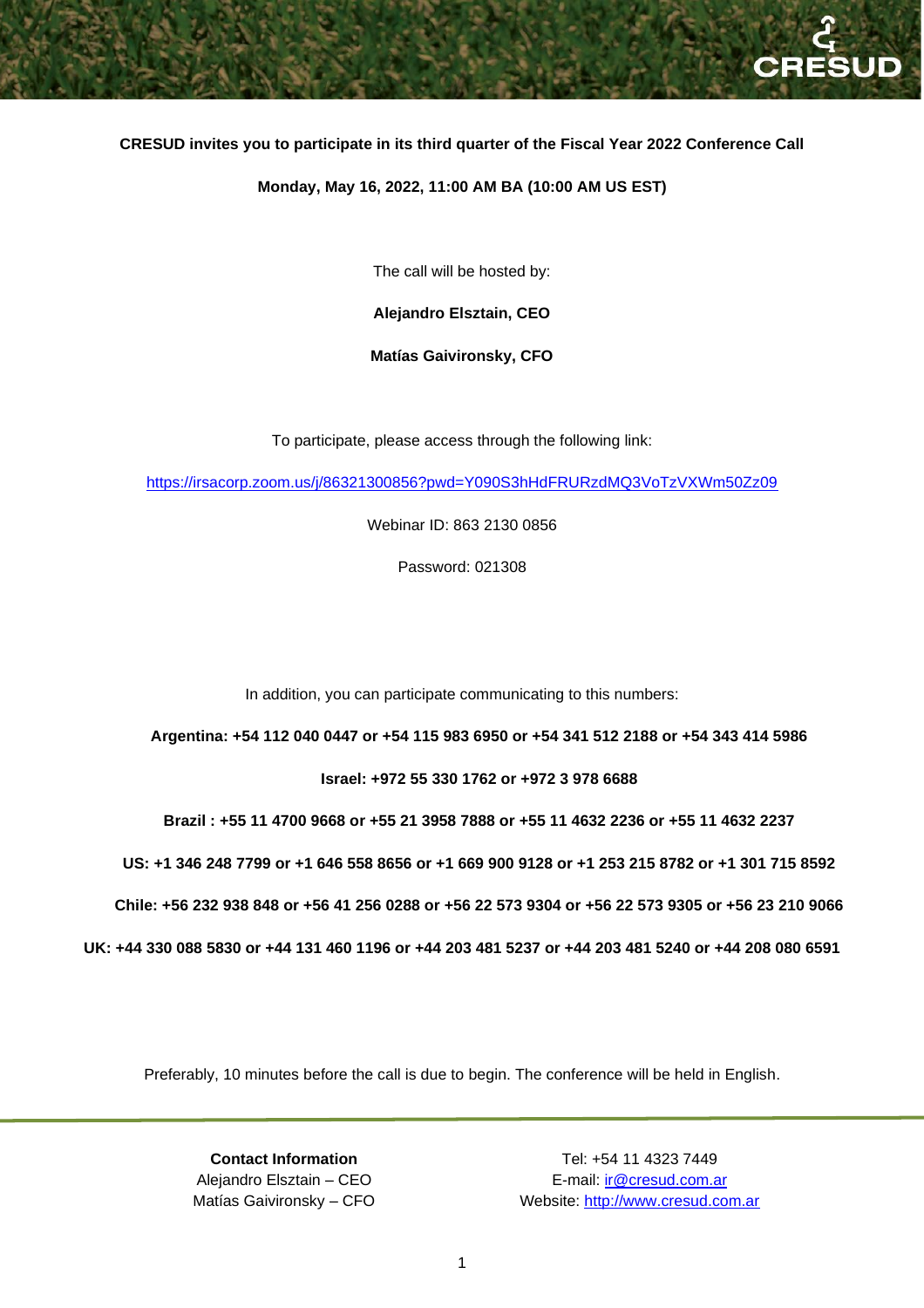

# Main Highlights

- $\triangleright$  The net result for the 9-month period of fiscal year 2022 was a gain of ARS 31,657 million compared to a loss of ARS 14,318 million in the same period of 2021.
- ➢ Adjusted EBITDA for the period reached ARS 29,536 million. Agribusiness adjusted EBITDA reached ARS 18,276 million, 35.7% higher than the same period in 2021 due to better results from grains, sugar cane and farm sales.
- ➢ The 2022 campaign continued to develop with La Niña weather conditions, high international commodity prices and higher margins than the previous one, although with rising costs. We planted 255,000 ha in the region and expect a grain production of approximately 850,000 tons.
- ➢ During the 9-month period of FY 2022, our subsidiary Brasilagro sold a fraction of its Rio do Meio farm for BRL 130.1 million and completed the sale of a fraction of its Alto Taquarí farm for BRL 336.0 million.
- ➢ Regarding urban segment, in December 2021, the Shareholders' Meetings of IRSA and IRSA PC approved the merger by absorption between the companies, in which IRSA absorbs IRSA PC. The merger has an effective date of July 1, 2021, and the exchange of IRSA PC shares for IRSA shares will take place in the coming days. As a result of the merger, CRESUD stake in IRSA is reduced to 53.7%.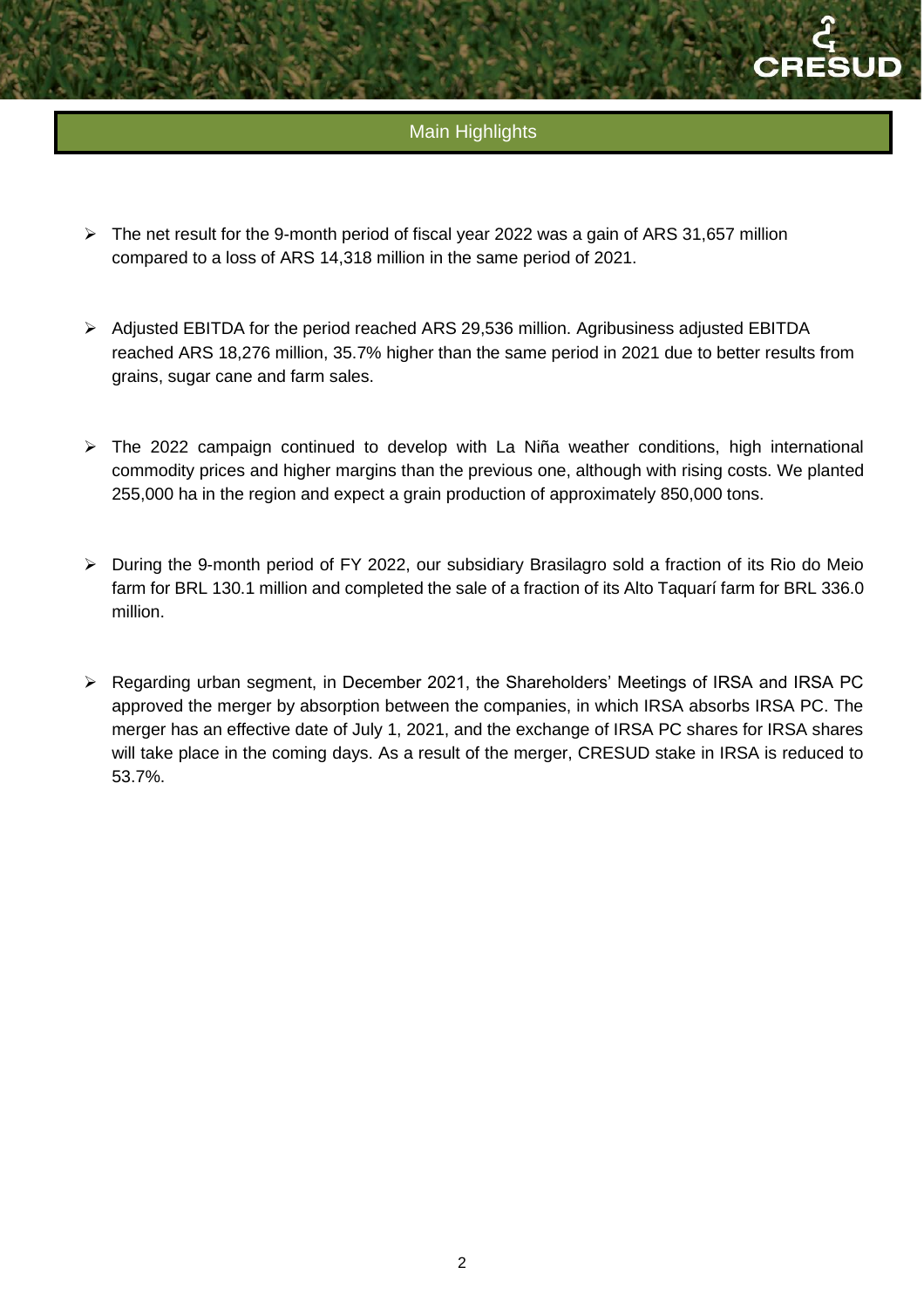# **Brief comment on the Company's activities during the period, including references to significant events occurred after the end of the period.**

# **Economic context in which the Group operates**

The Group operates in a complex context both due to macroeconomic conditions, whose main variables have recently experienced strong volatility, as well as regulatory, social, and political conditions, both nationally and internationally.

The results from operations may be affected by fluctuations in the inflation and the exchange rate of the Argentine peso against other currencies, mainly the dollar, changes in interest rates which have an impact on the cost of capital, changes in government policies, capital controls and other political or economic events both locally and internationally.

The main indicators of the Argentine economy are described below:

- In February 2022, the Monthly Economic Activity Estimator ("EMAE" in Spanish) reported by the National Institute of Statistics and Censuses ("INDEC" in Spanish), registered a variation of 9.1% compared to the same month of 2021, and 1.8% compared to the previous month.
- The annual retail inflation reached 55.11% in the last 12 months. The survey on market expectations prepared by the Argentine Central Bank in March 2022, called the Market Expectations Survey ("REM" in Spanish), estimates a retail inflation of 59.2% i.a. for December 2022 and 47.5% for December 2023. Analysts participating in the REM forecast a rebound in economic activity in 2022, reaching an economic growth of 3.2%.
- In the period from March 2021 to March 2022, the Argentine peso depreciated 20.5% against the US dollar according to the wholesale average exchange rate of Banco de la Nación Argentina. Given the exchange restrictions in force since August 2019, as of March 31, 2022, there is an exchange gap of approximately 72.2% between the official price of the dollar and its price in parallel markets, which impacts the level of activity in the economy and affects the level of reserves of the Argentine Central Bank. Additionally, these exchange restrictions, or those that may be dictated in the future, could affect the Group's ability to access the Single Free Exchange Market ("MULC" in Spanish) to acquire the necessary currencies to meet its financial obligations.

# **COVID-19 pandemic**

In December 2019, a new strain of coronavirus (SARS-COV-2), which caused severe acute respiratory syndrome (COVID-19) appeared in Wuhan, China. On March 11, 2020, the World Health Organization declared COVID-19 a pandemic. In response, countries have taken extraordinary measures to contain the spread of the virus, including imposing travel restrictions and closing borders, closing businesses deemed non-essential, instructing residents to practice social distancing, implementing lockdowns, among other measures. The ongoing pandemic and these extraordinary government measures are affecting global economic activity, resulting in significant volatility in global financial markets.

On March 3, 2020, the first case of COVID-19 was registered in the country and as of today, more than 9,000,000 cases of infections had been confirmed in Argentina, by virtue of which the Argentinian Government implemented a series of health measures of social, preventive and mandatory lockdown at the national level with the closure of non-essential activities, including shopping malls, as well as the suspension of flights and border closures, for much of the years 2020 and 2021.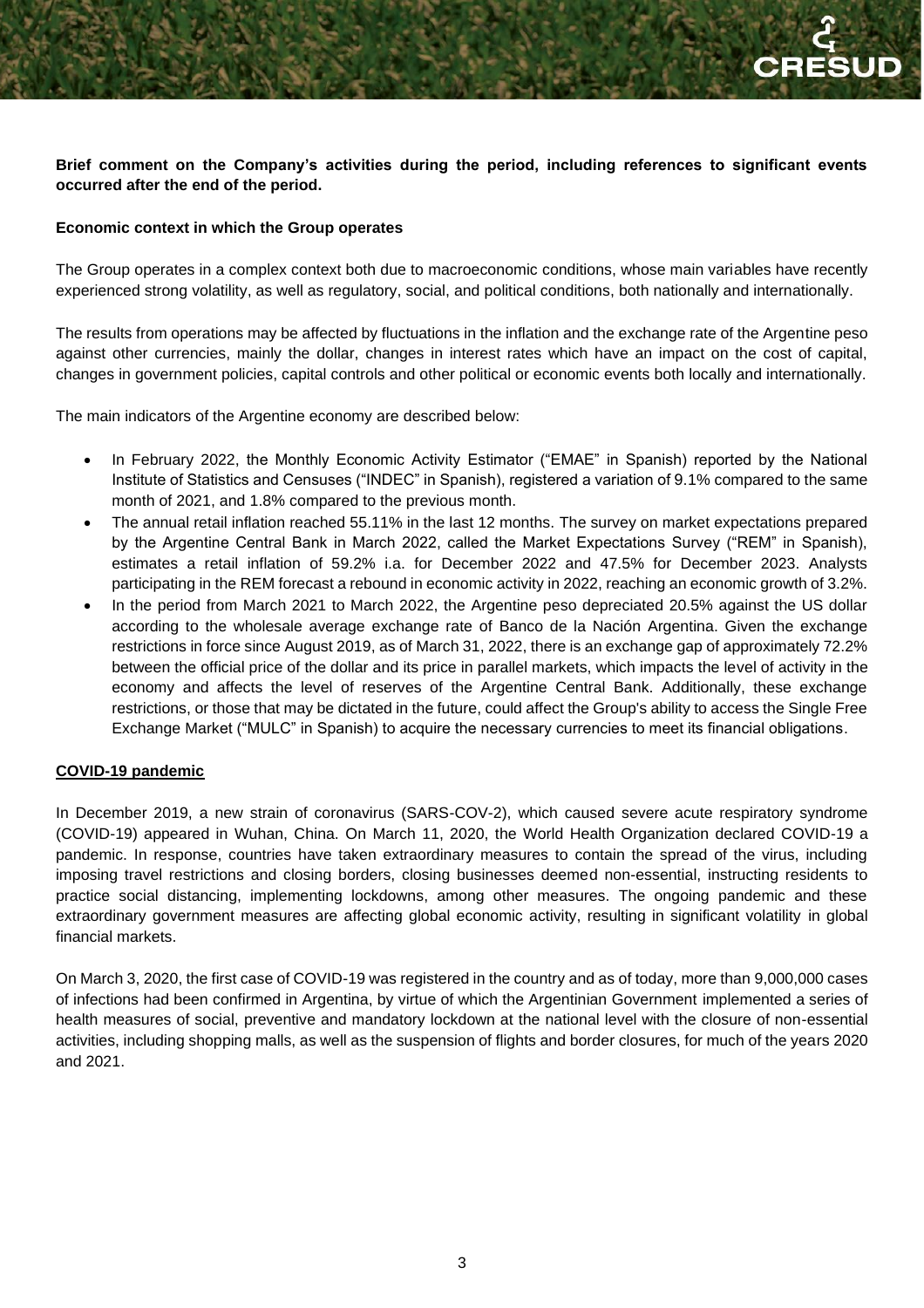During the pandemic, CRESUD and its subsidiary BrasilAgro continued to operate normally as the agricultural activity is essential for the provision of food. With respect to its subsidiary IRSA, from the beginning of fiscal year 2022, and up to the date of presentation of these financial statements, its shopping malls are fully operational, as well as the office buildings, despite the remote work modality that some tenants continue to apply. Regarding hotels, operating since December 2020, the sector begins to show signs of recovery thanks to domestic tourism and the government's incentives to promote it after the prolonged restrictions on air flows that directly affected the influx of international tourism.

The effects of the coronavirus pandemic are not expected to affect business continuity and the Group's ability to meet its financial commitments for the next twelve months.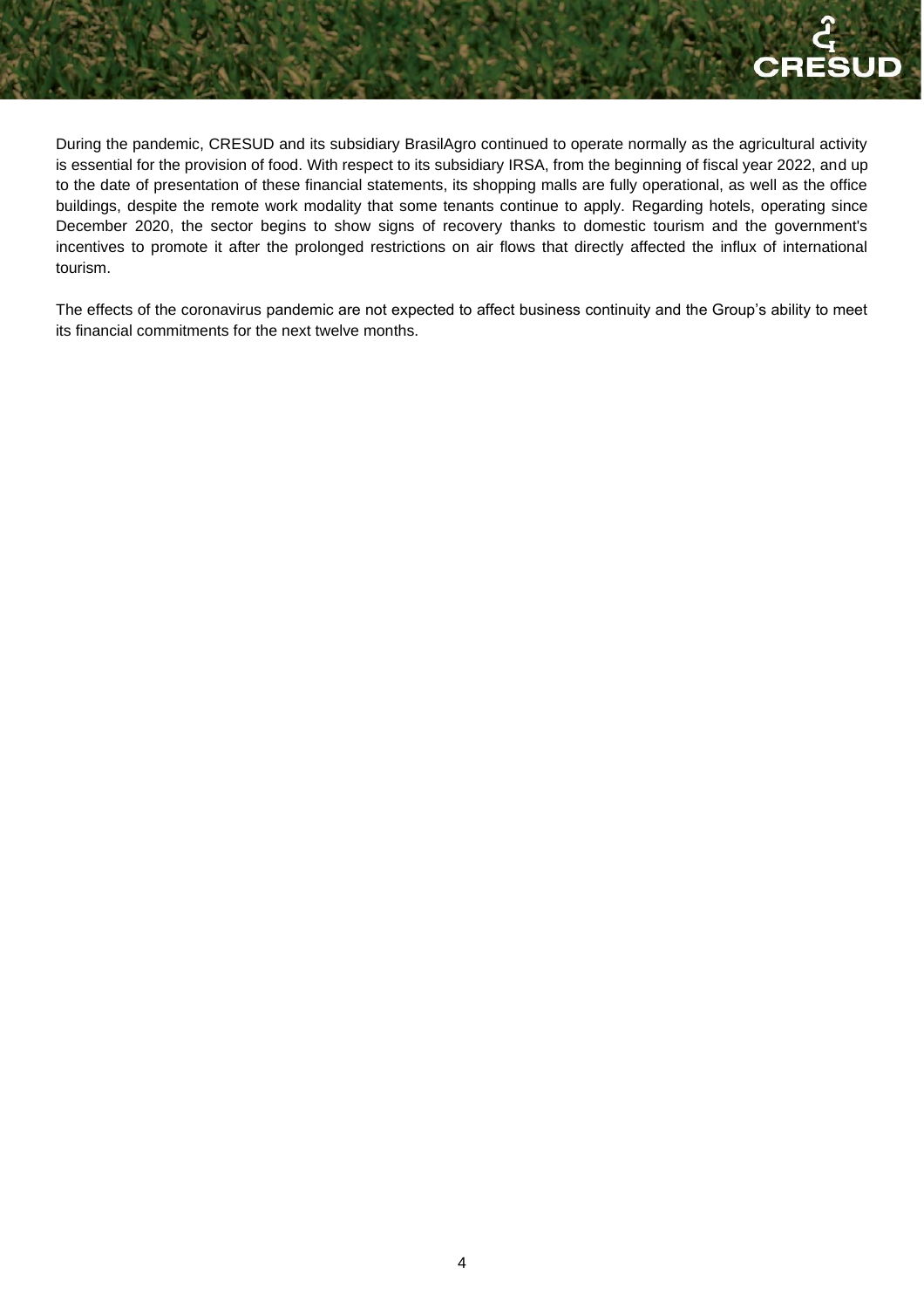## **Consolidated Results**

| (In ARS million)                                                                                                           | <b>9M22</b> | 9M 21     | <b>YoY Var</b> |
|----------------------------------------------------------------------------------------------------------------------------|-------------|-----------|----------------|
| <b>Revenues</b>                                                                                                            | 57,075      | 40,399    | 41.3%          |
| Costs                                                                                                                      | $-40,369$   | $-30,187$ | 33.7%          |
| Initial recognition and changes in the fair value of biological assets and agricultural produce at<br>the point of harvest | 13,433      | 14,185    | $-5.3%$        |
| Changes in the net realizable value of agricultural produce after harvest                                                  | $-1,275$    | 420       | $-403.6%$      |
| <b>Gross profit</b>                                                                                                        | 28,864      | 24,817    | 16.3%          |
| Net gain from fair value adjustment on investment properties                                                               | $-9,897$    | $-10,527$ | $-6.0%$        |
| Gain from disposal of farmlands                                                                                            | 4,682       | 160       | 2,826.3%       |
| General and administrative expenses                                                                                        | $-5,253$    | $-5,297$  | $-0.8%$        |
| Selling expenses                                                                                                           | $-4,461$    | $-4,064$  | 9.8%           |
| Other operating results, net                                                                                               | $-1,293$    | $-2,192$  | $-41.0%$       |
| Management Fee                                                                                                             | $-2,290$    |           | 100.0%         |
| <b>Result from operations</b>                                                                                              | 10,352      | 2,897     | 257.3%         |
| Depreciation and Amortization                                                                                              | 2,642       | 2,686     | $-1.6%$        |
| <b>EBITDA</b> (unaudited)                                                                                                  | 12,994      | 5,583     | 132.7%         |
| <b>Adjusted EBITDA (unaudited)</b>                                                                                         | 29,536      | 31,087    | $-5.0%$        |
| Loss from joint ventures and associates                                                                                    | $-528$      | $-3,194$  | $-83.5%$       |
| Result from operations before financing and taxation                                                                       | 9,824       | $-297$    |                |
| Financial results, net                                                                                                     | 16,669      | 2,054     | 711.5%         |
| Result before income tax                                                                                                   | 26,493      | 1,757     | 1,407.9%       |
| Income tax expense                                                                                                         | 5,164       | $-4,535$  | $\overline{a}$ |
| Result for the period from continued operations                                                                            | 31,657      | $-2,778$  |                |
| Result from discontinued operations after income tax                                                                       |             | $-11,540$ | $-100.0%$      |
| <b>Result for the period</b>                                                                                               | 31,657      | $-14,318$ | $\blacksquare$ |
|                                                                                                                            |             |           |                |
| Attributable to                                                                                                            |             |           |                |
| Equity holder of the parent                                                                                                | 19,592      | $-7,227$  |                |
| Non-controlling interest                                                                                                   | 12,065      | $-7,091$  |                |

Consolidated revenues increased by 41.3% and adjusted EBITDA decreased by 5.0%, in the nine-month period of fiscal year 2022 compared to the same period of fiscal year 2021. Agribusiness segments adjusted EBITDA was ARS 18,276 and urban properties and investments business (IRSA) adjusted EBITDA was ARS 13,096 million.

The net result for the nine-month period of fiscal year 2022 registered a gain of ARS 31,657 million, compared to a loss of ARS 14,318 in the same period of 2021, mainly explained by an increase in agricultural operating results, the gain recorded for net financial results and the positive result in the deferred income tax.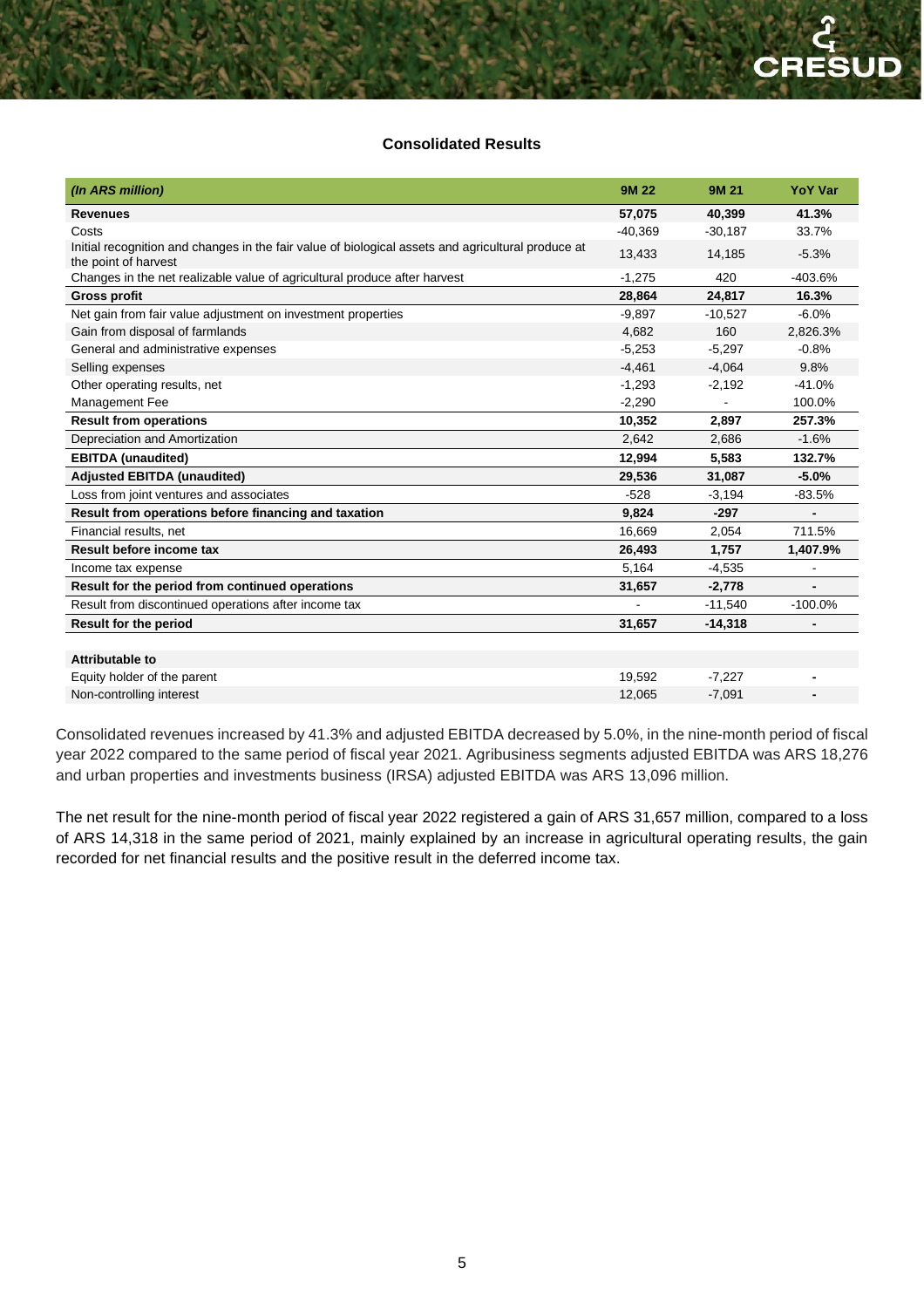# **Description of Operations by Segment**

| 9M 2022                                                                                                                    | <b>Agribusiness</b> | <b>Urban</b><br><b>Properties and</b><br><b>Investments</b> | <b>Total</b> | 9M 22 vs. 9M 21 |
|----------------------------------------------------------------------------------------------------------------------------|---------------------|-------------------------------------------------------------|--------------|-----------------|
| <b>Revenues</b>                                                                                                            | 38,045              | 15,634                                                      | 53,679       | 42.3%           |
| Costs                                                                                                                      | $-32.898$           | $-3.418$                                                    | $-36,316$    | 35.1%           |
| Initial recognition and changes in the fair value of biological<br>assets and agricultural produce at the point of harvest | 13,238              |                                                             | 13,238       | $-5.9%$         |
| Changes in the net realizable value of agricultural produce<br>after harvest                                               | $-1,275$            |                                                             | $-1,275$     | $-403.6\%$      |
| Gross profit                                                                                                               | 17,110              | 12,216                                                      | 29,326       | 15.8%           |
| Net gain from fair value adjustment on investment properties                                                               | 413                 | $-11,420$                                                   | $-11,007$    | 6.1%            |
| Gain from disposal of farmlands                                                                                            | 4,682               |                                                             | 4,682        | 2826.3%         |
| General and administrative expenses                                                                                        | $-2,147$            | $-3,187$                                                    | $-5,334$     | $-0.8%$         |
| Selling expenses                                                                                                           | $-3,302$            | $-1,348$                                                    | $-4,650$     | 11.0%           |
| Other operating results, net                                                                                               | $-1,431$            | 108                                                         | $-1,323$     | -42.8%          |
| <b>Result from operations</b>                                                                                              | 15,325              | $-3,631$                                                    | 11,694       | 261.6%          |
| Share of profit of associates                                                                                              | 227                 | $-71$                                                       | 156          |                 |
| <b>Segment result</b>                                                                                                      | 15,552              | $-3,702$                                                    | 11,850       | -               |

| 9M 2021                                                                                                                    | <b>Agribusiness</b> | <b>Urban</b><br><b>Properties and</b><br><b>Investments</b> | <b>Total</b> |
|----------------------------------------------------------------------------------------------------------------------------|---------------------|-------------------------------------------------------------|--------------|
| <b>Revenues</b>                                                                                                            | 26,542              | 11,182                                                      | 37,724       |
| Costs                                                                                                                      | $-23,277$           | $-3,611$                                                    | $-26,888$    |
| Initial recognition and changes in the fair value of biological assets and<br>agricultural produce at the point of harvest | 14,074              |                                                             | 14,074       |
| Changes in the net realizable value of agricultural produce after harvest                                                  | 420                 |                                                             | 420          |
| <b>Gross profit</b>                                                                                                        | 17,759              | 7,571                                                       | 25,330       |
| Net gain from fair value adjustment on investment properties                                                               | 81                  | $-10,457$                                                   | $-10.376$    |
| Gain from disposal of farmlands                                                                                            | 160                 |                                                             | 160          |
| General and administrative expenses                                                                                        | $-1,938$            | $-3.440$                                                    | $-5,378$     |
| Selling expenses                                                                                                           | $-2,549$            | $-1,639$                                                    | $-4,188$     |
| Other operating results, net                                                                                               | $-2,131$            | -183                                                        | $-2,314$     |
| <b>Result from operations</b>                                                                                              | 11,382              | $-8,148$                                                    | 3,234        |
| Share of profit of associates                                                                                              | $-19$               | $-3,226$                                                    | $-3,245$     |
| <b>Segment result</b>                                                                                                      | 11,363              | $-11,374$                                                   | $-11$        |

#### **2022 Campaign**

The Niña effect observed in the first semester was maintained during the summer months in the region, impacting the production of the current campaign in Latin America. The level of commodity prices remained firm and increased at the international level, first due to the Niña Effect, and then driven by the war unleashed between Russia and Ukraine during February. On the other hand, we continue to apply the best agricultural practices, which allows us to minimize climate risk and stabilize the yields of the different crops. We expect to conclude the 2022 campaign with record grain production levels, in line with the last two fiscal years. Regarding cattle activity, prices remain firm, keeping us focused on improving productivity and operating margins, while monitoring costs. Cresud continues to concentrate its cattle production in its own farms, mainly in the Northwest of Argentina and consolidating our activity in Brazil.

# **Our Portfolio**

During the third quarter of fiscal year 2022, our portfolio under management consisted of 750,637 hectares, of which 296,357 hectares are productive and 454,280 hectares are land reserves distributed in the four countries of the region where we operate.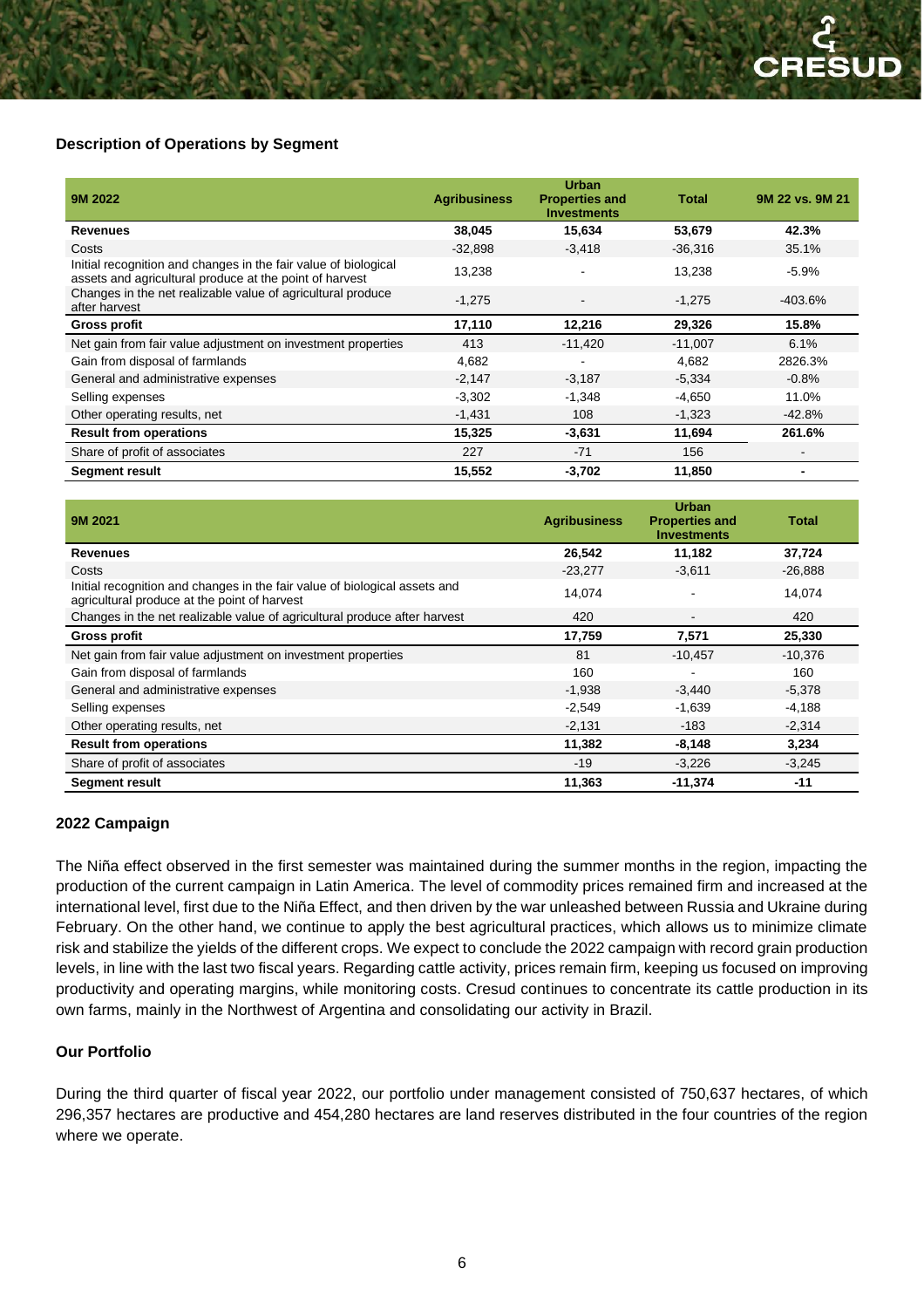## *Breakdown of Hectares*

# *Own and under Concession (\*) (\*\*) (\*\*\*)*

|                | <b>Productive Lands</b> |         | <b>Reserved</b> |              |
|----------------|-------------------------|---------|-----------------|--------------|
|                | <b>Agricultural</b>     | Cattle  |                 | <b>Total</b> |
| Argentina      | 62,713                  | 140,971 | 330,396         | 534,080      |
| <b>Brazil</b>  | 59,332                  | 8,813   | 78,807          | 146,952      |
| <b>Bolivia</b> | 8,776                   | $\,$    | 1,244           | 10,020       |
| Paraguay       | 13.242                  | 2.510   | 43,833          | 59.585       |
| <b>Total</b>   | 144,063                 | 152,294 | 454,280         | 750,637      |

(\*) Includes Brazil, Paraguay, Agro-Uranga S.A. at 34.86% and 132,000 hectares under Concession.

(\*\*) Includes 85,000 hectares intended for sheep breeding

(\*\*\*) Excludes double crops.

#### *Leased (\*)*

|                         | <b>Agricultural</b> | <b>Cattle</b>            | <b>Other</b> | <b>Total</b> |
|-------------------------|---------------------|--------------------------|--------------|--------------|
| Argentina               | 52,530              | 12,590                   | -            | 65,120       |
| <b>Brazil</b>           | 47.427              | $\overline{\phantom{a}}$ | 3,320        | 50,747       |
| <b>Total</b><br>_______ | 99.957              | 12,590                   | 3,320        | 115.867      |

(\*) Excludes double crops.

#### **Segment Income – Agricultural Business**

#### **I) Land Development and Sales**

We periodically sell properties that have reached a considerable appraisal to reinvest in new farms with higher appreciation potential. We analyze the possibility of selling based on a number of factors, including the expected future yield of the farmland for continued agricultural and livestock exploitation, the availability of other investment opportunities and cyclical factors that have a bearing on the global values of farmlands.

| in ARS million                                               | <b>9M22</b> | 9M 21          | <b>YoY Var</b> |
|--------------------------------------------------------------|-------------|----------------|----------------|
| <b>Revenues</b>                                              | -           | $\blacksquare$ | $\blacksquare$ |
| Costs                                                        | -34         | -39            | $-12.82%$      |
| <b>Gross loss</b>                                            | $-34$       | -39            | $-12.82%$      |
| Net gain from fair value adjustment on investment properties | 4,682       | 81             | 5,680.25%      |
| Gain from disposal of farmlands                              | 413         | 160            | 158.13%        |
| General and administrative expenses                          | -5          | -5             | $0.00\%$       |
| Selling expenses                                             | $-156$      | $-1$           | 15,500.00%     |
| Other operating results, net                                 | 95          | 4.073          | $-97.67%$      |
| <b>Profit from operations</b>                                | 4,995       | 4,269          | 17.01%         |
| <b>Segment profit</b>                                        | 4,995       | 4,269          | 17.01%         |
| <b>EBITDA</b>                                                | 5,001       | 4.275          | 16.98%         |
| <b>Adjusted EBITDA</b>                                       | 5.443       | 4.195          | 29.75%         |

In October 2021, our subsidiary BrasilAgro, sold a fraction of 3,723 hectares (2,694 productive hectares) of the "Alto Taquari" farm located in the State of Mato Grosso, Brazil. After this operation, a remaining surface of 1,380 of the farm is still owned by Brasilagro. The total amount of the operation was set at BRL 589 million and the possession of the hectares and, consequently, the recognition of the sale, will be done in two stages: 2,566 hectares (1,537 productive hectares) in October 2021 for an approximate value of BRL 336 million and 1,157 productive hectares in September 2024, for an approximate value of BRL 253 million. The field was valued on the books at BRL 31.3 million and the internal rate of return in dollars reached was 12%.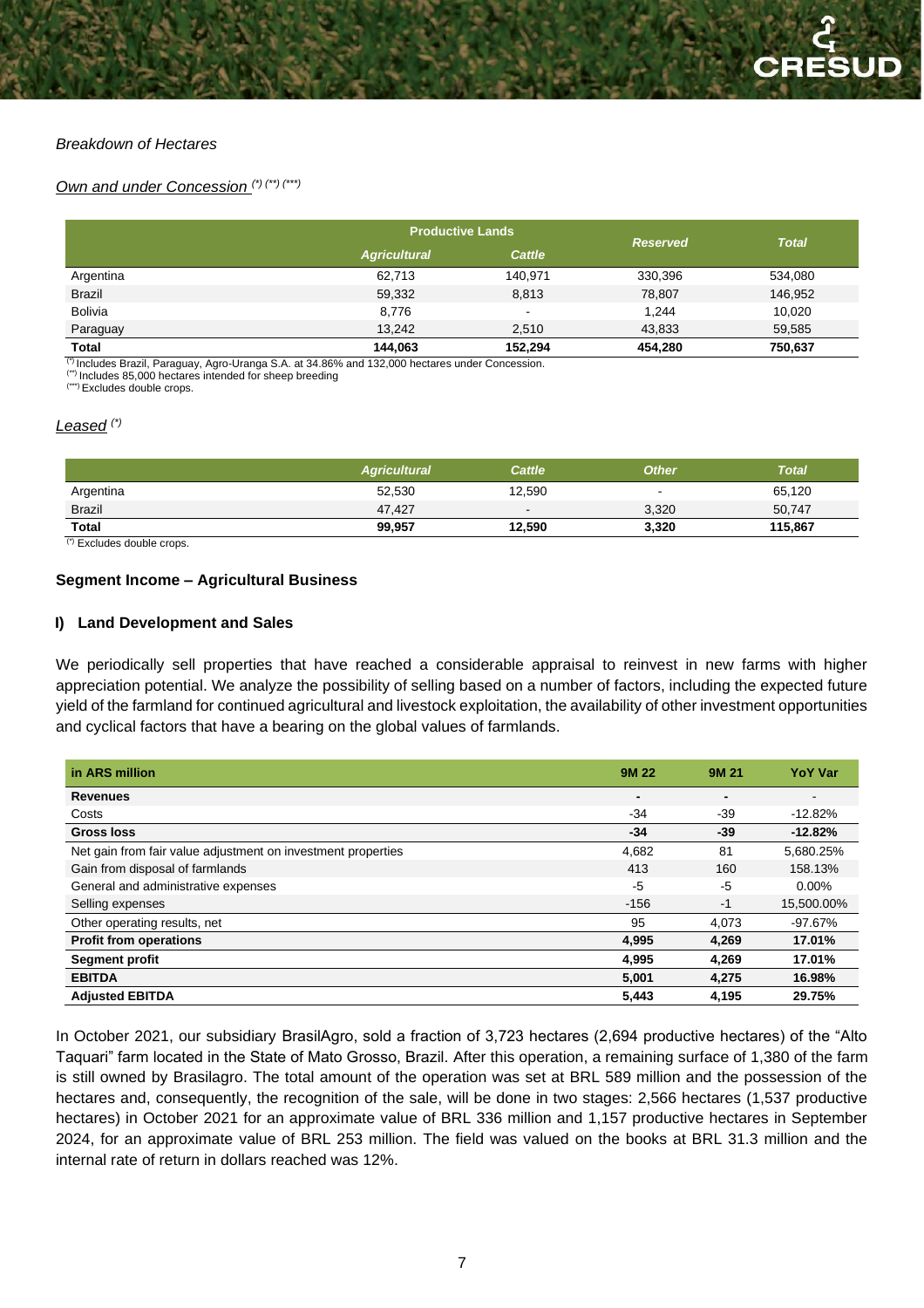SUD

Also, in December 2021, BrasilAgro sold a fraction of 4,573 hectares (2.859 productive hectares) of the "Rio do Meio" farm located in Correntina, State of Bahia, Brazil, that was acquired in January 2020. After this operation, a remaining surface of 7,715 hectares of this farm is still owned by the BrasilAgro. The total amount of the operation was set at BRL 130.1 million and the field was valued on the books at BRL 40 million. The internal rate of return in dollars reached was 40.3%.

# **Agricultural Production**

The result of the Farming segment increased by ARS 2.566 million, from a ARS 6,723 million gain during the ninemonth period of fiscal year 2021 to a ARS 9,289 million gain during the same period of the fiscal year 2022.

| in ARS million                                                                                                             | <b>9M22</b> | 9M 21     | <b>YoY Var</b> |
|----------------------------------------------------------------------------------------------------------------------------|-------------|-----------|----------------|
| <b>Revenues</b>                                                                                                            | 29,603      | 21,741    | 36.2%          |
| Costs                                                                                                                      | $-26,909$   | $-19,825$ | 35.7%          |
| Initial recognition and changes in the fair value of biological assets and agricultural produce at<br>the point of harvest | 13,238      | 14.074    | $-5.9%$        |
| Changes in the net realizable value of agricultural produce after harvest                                                  | $-1,275$    | 420       | -403.6%        |
| <b>Gross profit</b>                                                                                                        | 14.657      | 16,410    | $-10.7%$       |
| General and administrative expenses                                                                                        | $-1,294$    | $-1,251$  | $3.4\%$        |
| Selling expenses                                                                                                           | $-2.524$    | $-2.149$  | 17.4%          |
| Other operating results, net                                                                                               | $-1,693$    | $-6,355$  | $-73.4%$       |
| <b>Results from operations</b>                                                                                             | 9,146       | 6,655     | 37.4%          |
| Results from associates                                                                                                    | 143         | 68        | 110.3%         |
| <b>Segment results</b>                                                                                                     | 9,289       | 6,723     | 38.2%          |
| <b>EBITDA</b>                                                                                                              | 11,112      | 8.599     | 29.2%          |
| <b>Adjusted EBITDA</b>                                                                                                     | 11,111      | 8,599     | 29.2%          |

#### **II.a) Crops and Sugarcane**

#### **Crops**

| in ARS million                                                                                                             | <b>9M22</b> | 9M 21     | <b>YoY Var</b> |
|----------------------------------------------------------------------------------------------------------------------------|-------------|-----------|----------------|
| <b>Revenues</b>                                                                                                            | 20,016      | 13,222    | 51.4%          |
| Costs                                                                                                                      | $-18.939$   | $-13.547$ | 39.8%          |
| Initial recognition and changes in the fair value of biological assets and agricultural produce<br>at the point of harvest | 9.353       | 11.678    | $-19.9%$       |
| Changes in the net realizable value of agricultural produce after harvest                                                  | $-1,275$    | 417       |                |
| <b>Gross profit</b>                                                                                                        | 9,155       | 11,770    | $-22.2%$       |
| General and administrative expenses                                                                                        | $-789$      | $-785$    | 0.5%           |
| Selling expenses                                                                                                           | $-2.190$    | $-1.748$  | 25.3%          |
| Other operating results, net                                                                                               | $-1,725$    | $-6,248$  | $-72.4%$       |
| <b>Profit from operations</b>                                                                                              | 4,451       | 2.989     | 48.9%          |
| Results from associates                                                                                                    | 141         | 68        | 107.4%         |
| <b>Activity Profit</b>                                                                                                     | 4,592       | 3,057     | 50.2%          |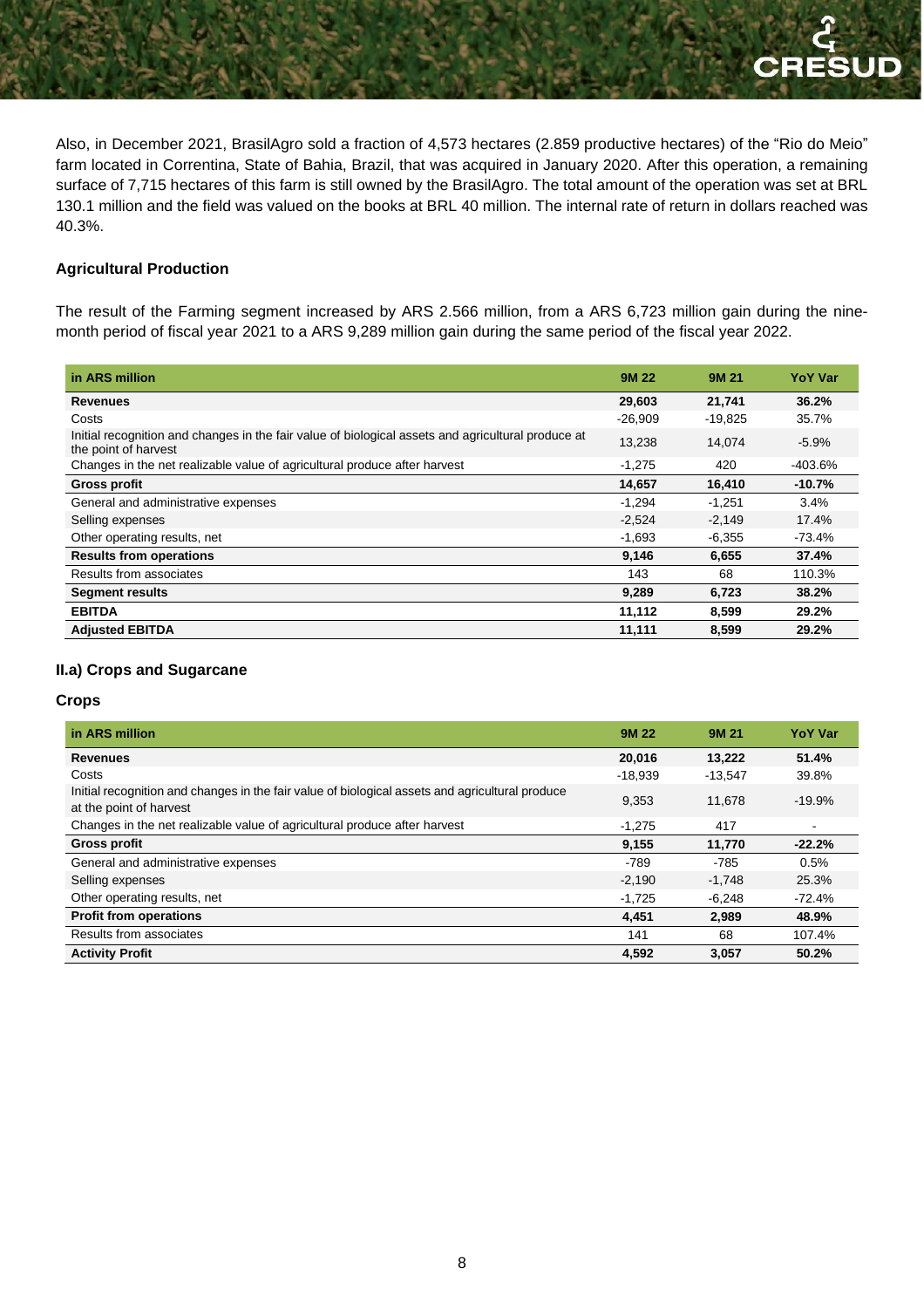#### **Sugarcane**

| in ARS million                                                                                                             | <b>9M22</b> | 9M 21    | <b>YoY Var</b>           |
|----------------------------------------------------------------------------------------------------------------------------|-------------|----------|--------------------------|
| <b>Revenues</b>                                                                                                            | 6,943       | 5,046    | 37.6%                    |
| Costs                                                                                                                      | $-5,655$    | $-3,844$ | 47.1%                    |
| Initial recognition and changes in the fair value of biological assets and agricultural produce<br>at the point of harvest | 3.886       | 1.634    | 137.8%                   |
| <b>Gross profit</b>                                                                                                        | 5,174       | 2.836    | 82.4%                    |
| General and administrative expenses                                                                                        | $-213$      | $-237$   | $-10.1%$                 |
| Selling expenses                                                                                                           | $-119$      | $-190$   | $-37.4%$                 |
| Other operating results, net                                                                                               | 25          | $-106$   | $\overline{\phantom{a}}$ |
| <b>Profit from operations</b>                                                                                              | 4.867       | 2,303    | 111.3%                   |
| <b>Activity profit</b>                                                                                                     | 4,867       | 2,303    | 111.3%                   |

#### **Operations**

| Production Volume <sup>(1)</sup> | 9M 22     | 9M 21     | <b>9M20</b> | <b>9M19</b> |
|----------------------------------|-----------|-----------|-------------|-------------|
| Corn                             | 240,458   | 199,438   | 299,918     | 134,618     |
| Soybean                          | 157,916   | 104.217   | 119,574     | 101,351     |
| Wheat                            | 35,502    | 36,669    | 43,925      | 37,596      |
| Sorghum                          | 2,921     | 503       | 3,229       | 1.267       |
| Sunflower                        | 3,560     | 4,596     | 1.954       | 5,384       |
| Cotton                           | 3,094     | 6,818     | 3,519       | $\sim$      |
| Other                            | 9,557     | 5,366     | 5,619       | 1.946       |
| <b>Total Crops (tons)</b>        | 453.008   | 357.607   | 477,738     | 282,162     |
| <b>Sugarcane (tons)</b>          | 1,532,906 | 1,669,521 | 1,634,521   | 1,431,110   |

(1) Includes Brasilagro, Acres del Sud, Ombú, Yatay and Yuchán. Excludes Agro-Uranga.

| <b>Volume of</b>                       |         | 9M22   |         |                | 9M21                     |              |         | 9M20                     |                |         | 9M19 |                          |
|----------------------------------------|---------|--------|---------|----------------|--------------------------|--------------|---------|--------------------------|----------------|---------|------|--------------------------|
| Sales $(1)$                            | D.M     | F.M    | Total   | D.M            | F.M                      | <b>Total</b> | D.M     | F.M                      | Total          | D.M     | F.M  | <b>Total</b>             |
| Corn                                   | 239.8   | 65.3   | 305.1   | 233.9          | 70.0                     | 303.9        | 284.7   | 54.3                     | 339.0          | 130.7   | ٠    | 130.7                    |
| Soybean                                | 150.3   | 50.6   | 200.9   | 117.5          | 23.3                     | 140.8        | 156.1   | 72.5                     | 228.6          | 71.1    | 45.6 | 116.7                    |
| Wheat                                  | 31.2    | 1.3    | 32.5    | 29.2           | 1.3                      | 30.5         | 39.5    | $\overline{\phantom{a}}$ | 39.5           | 30.3    | ٠    | 30.3                     |
| Sorghum                                | 22.7    | $\sim$ | 22.7    | $\overline{a}$ |                          | $\sim$       |         | $\overline{a}$           | $\blacksquare$ | 0.4     | ۰    | 0.4                      |
| Sunflower                              | 1.6     | $\sim$ | 1.6     | 2.7            | $\overline{\phantom{a}}$ | 2.7          | 8.5     | $\blacksquare$           | 8.5            | 2.2     | ٠    | 2.2                      |
| Cotton                                 | 4.4     | $\sim$ | 4.4     | 6.4            | $\overline{a}$           | 6.4          | 2.5     | 1.9                      | 4.4            | ٠       |      | $\overline{\phantom{a}}$ |
| <b>Others</b>                          | 7.6     | 1.4    | 9.0     | 5.3            | 1.0                      | 6.3          | 6.1     | $\overline{\phantom{a}}$ | 6.1            | 0.6     | ٠    | 0.6                      |
| <b>Total Crops (thousands of tons)</b> | 457.6   | 118.6  | 576.2   | 395.0          | 95.6                     | 490.6        | 497.4   | 128.7                    | 626.1          | 235.3   | 45.6 | 280.9                    |
| Sugarcane (thousands of tons)          | 1.387.7 | ۰      | 1,387.7 | 1,560.3        | ۰.                       | 1,560.3      | 1,572.8 | $\sim$                   | 1,572.8        | 1,414.6 | ٠    | 1,414.6                  |
| .                                      | .       |        |         | .              |                          |              |         |                          |                |         |      |                          |

(1) Results from Includes Brasilagro, Acres del Sud, Ombú, Yatay and Yuchán. Excludes Agro-Uranga.

The Grains activity presented a positive variation by ARS 1,535 million, from a gain of ARS 3,057 million during the nine-month period of fiscal year 2021 to a gain of ARS 4,592 million during the same period of fiscal year 2022, mainly because of:

- A positive variation in the result from sales net of selling expenses in Brazil, due to a higher sales volume in the current period of soybeans and corn, with better prices.
- Higher results from a positive variation in the result for commodities derivatives, and a gain of BRL 8.7 million in the current period from an agricultural insurance indemnity in Paraguay.
- Partially offset by a holding loss, since the evolution of prices during this period didn't reach the proportion registered during the same period of the previous fiscal year, and lower results in Argentina due to increases in selling and commercial expenses of soybeans and corn.

The result of the Sugarcane activity increased by ARS 2,564 million, from a gain of ARS 2,303 million in the nine-month period of fiscal year 2021 to a gain of ARS 4,867 million in 2022. This is mainly due to a higher productive result of Brazil, mainly because of higher sales results due to better prices.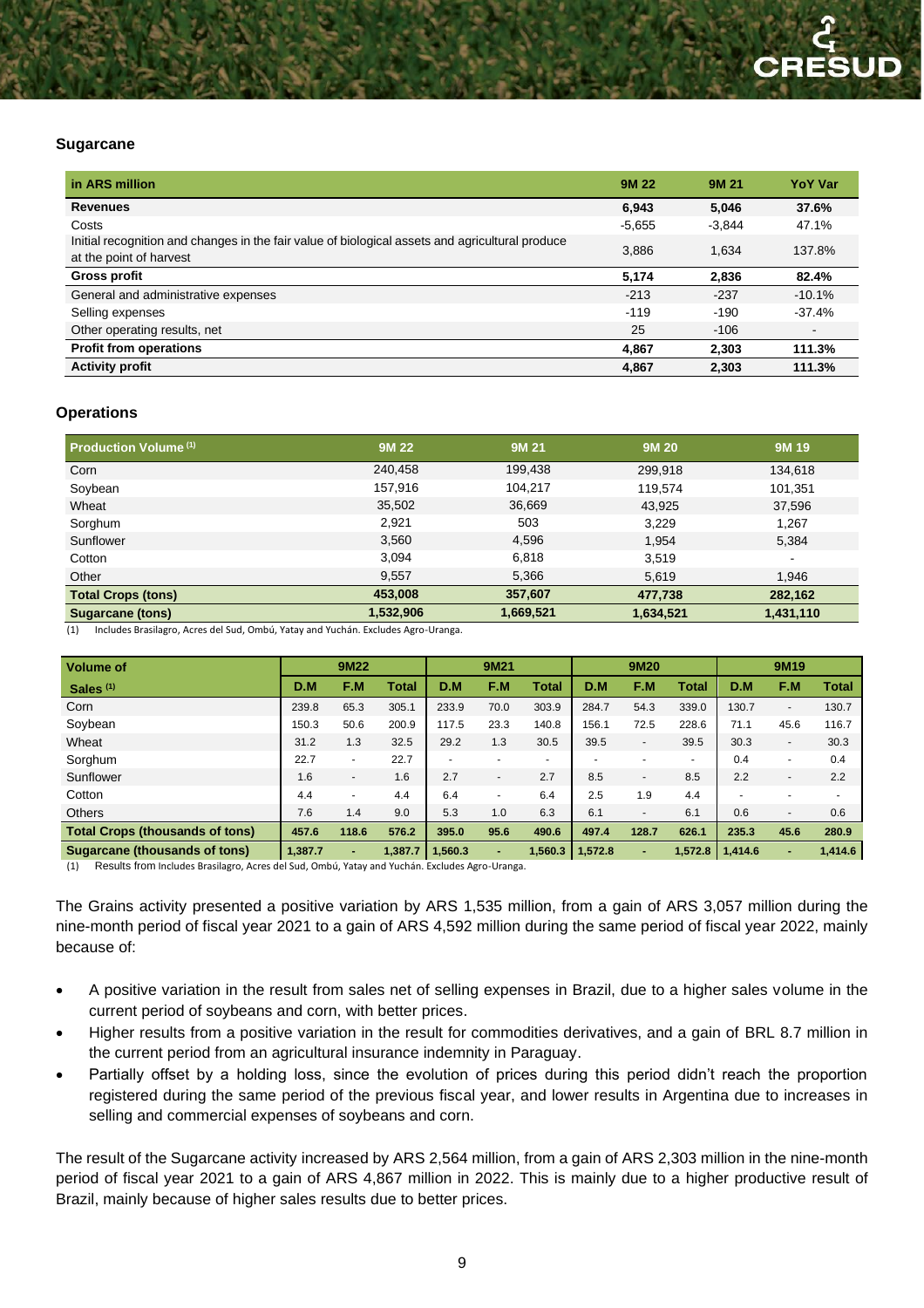# **CRESUD**

| Area in Operation (hectares) <sup>(1)</sup>       | As of<br>03/31/22 | As of<br>03/31/21 | <b>YoY Var</b> |
|---------------------------------------------------|-------------------|-------------------|----------------|
| Own farms                                         | 113.866           | 109.403           | 4.1%           |
| Leased farms                                      | 121.983           | 130.878           | $-6.8%$        |
| Farms under concession                            | 22.121            | 22.771            | $-2.9%$        |
| Own farms leased to third parties                 | 23.778            | 25.323            | $-6.1%$        |
| <b>Total Area Assigned to Production</b>          | 281.748           | 288.375           | $-2.3%$        |
| Includes Agro-Uranga, Brazil and Paraguay,<br>(1) |                   |                   |                |

# **II.b) Cattle Production**

| <b>Production Volume</b> | 9M22  | 9M21  | 9M20  | 9M <sub>19</sub> |
|--------------------------|-------|-------|-------|------------------|
| Cattle herd (tons)       | 6.538 | 7.546 | 9.016 | 8,655            |
| Cattle (tons)            | 6,538 | 7,546 | 9,016 | 8,655            |

| <b>Volume of</b>                  |     | 9M22 |       |      | 9M21 |       |      | 9M20 |              |     | 9M <sub>19</sub> |       |
|-----------------------------------|-----|------|-------|------|------|-------|------|------|--------------|-----|------------------|-------|
| Sales $(1)$                       | D.M | F.M  | 'otal | D.M  | F.M  | Total | D.M  | F.M. | <b>Total</b> | D.M | F.M              | Total |
| Cattle herd                       | 8.7 |      | 8.7   | 1.9  |      | 11.9  | 12.3 |      | 12.3         | 6.7 |                  | 6.7   |
| <b>Cattle (thousands of tons)</b> | 8.7 |      | 8.7   | 11.9 | -    | 11.9  | 12.3 |      | 12.3         | 6.7 |                  | 6.7   |

D.M.: Domestic market

F.M.: Foreign market

# **Cattle**

| In ARS Million                                                                                  | <b>9M22</b> | 9M 21    | <b>YoY Var</b> |
|-------------------------------------------------------------------------------------------------|-------------|----------|----------------|
| <b>Revenues</b>                                                                                 | 2.250       | 2.748    | $-18.1%$       |
| Costs                                                                                           | $-1.876$    | $-2.227$ | $-15.8%$       |
| Initial recognition and changes in the fair value of biological assets and agricultural produce | -1          | 762      | $-100.1%$      |
| Changes in the net realizable value of agricultural produce after harvest                       | ۰           | 3        | $-100.0\%$     |
| <b>Gross Profit</b>                                                                             | 373         | 1.286    | $-71.0%$       |
| General and administrative expenses                                                             | $-119$      | $-167$   | $-28.7%$       |
| Selling expenses                                                                                | $-117$      | $-162$   | $-27.8%$       |
| Other operating results, net                                                                    | $-11$       | 24       | $-145.8%$      |
| <b>Profit from operations</b>                                                                   | 126         | 981      | $-87.2%$       |
| Results from associates                                                                         | 2           |          | 100.0%         |
| <b>Activity Profit</b>                                                                          | 128         | 981      | $-87.0%$       |

| Area in operation – Cattle (hectares) $(1)$     | As of<br>03/31/22 | As of<br>03/31/21 | <b>YoY Var</b> |
|-------------------------------------------------|-------------------|-------------------|----------------|
| Own farms                                       | 63.123            | 64.896            | $-2.7%$        |
| Leased farms                                    | 12.590            | 12.635            | $-0.4%$        |
| Farms under concession                          | 2.845             | 3.097             | $-8.1\%$       |
| Own farms leased to third parties               | 1.325             | 1.775             | $-25.4%$       |
| <b>Total Area Assigned to Cattle Production</b> | 79.883            | 82,403            | $-3.1%$        |

(1) Includes Agro-Uranga, Brazil and Paraguay,

| <b>Stock of Cattle Heard</b> | As of<br>03/31/22 | As of<br>03/31/21 | <b>YoY Var</b> |
|------------------------------|-------------------|-------------------|----------------|
| <b>Breeding stock</b>        | 65,533            | 70.066            | $-6.5%$        |
| Winter grazing stock         | 4.922             | 5.878             | $-16.3%$       |
| Sheep stock                  | 12.642            | 11.937            | 5.9%           |
| <b>Total Stock (heads)</b>   | 83,097            | 87,881            | $-5.4%$        |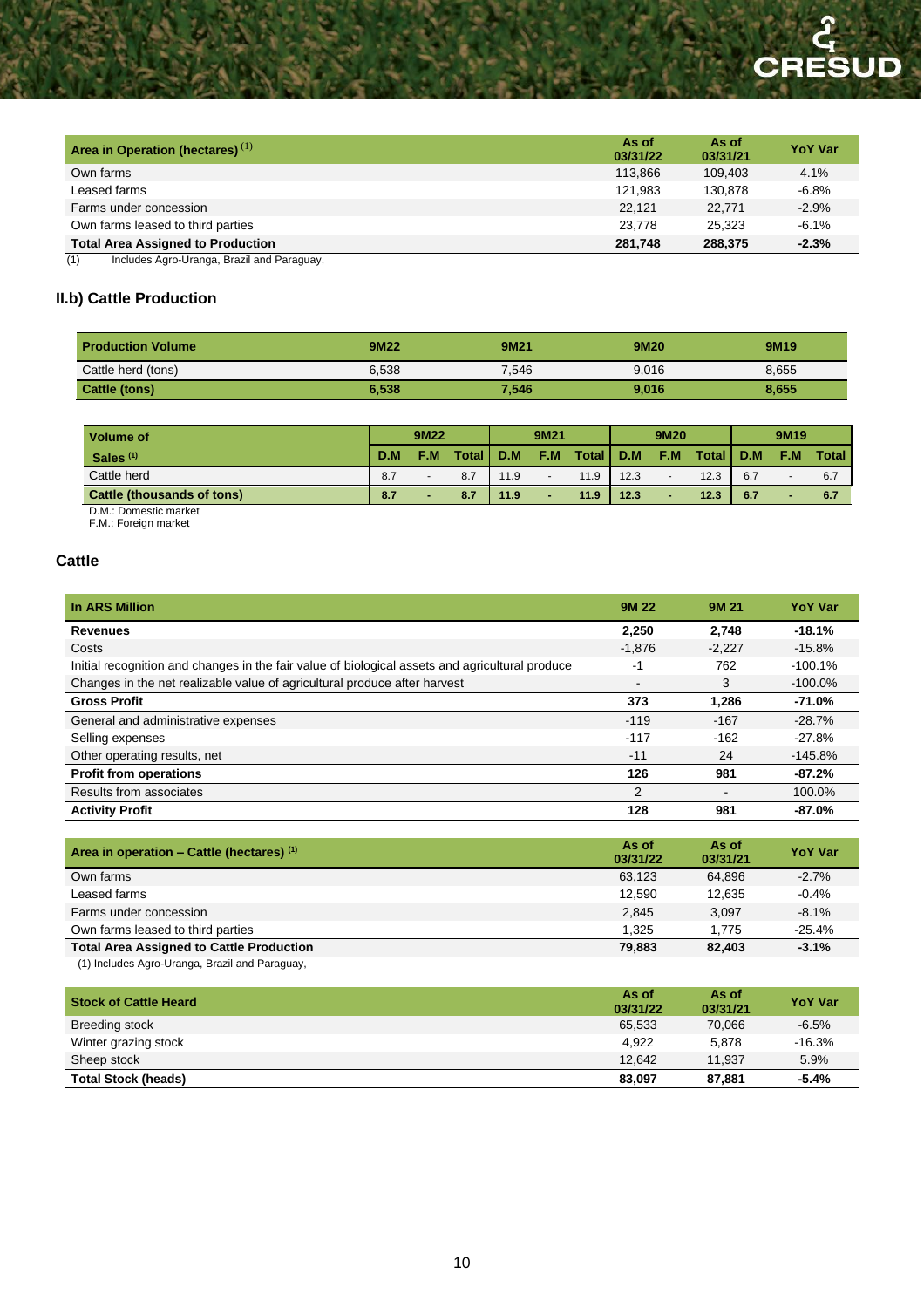The result of the Cattle activity decreased by ARS 853 million, from a ARS 981 million gain during the nine-month period of fiscal year 2021 to a ARS 128 million gain in the same period of fiscal year 2022, mainly explained by a decrease in the revenues from sales due to a lower volume traded and a negative variation in holding due to the increase in prices that had a better performance comparing to inflation in the previous period.

## **II.c) Agricultural Rental and Services**

| In ARS Million                      | <b>9M22</b> | 9M 21  | <b>YoY Var</b> |
|-------------------------------------|-------------|--------|----------------|
| <b>Revenues</b>                     | 394         | 725    | $-45.7%$       |
| Costs                               | -439        | $-207$ | 112.1%         |
| Gross (loss) / profit               | -45         | 518    | $-108.7%$      |
| General and Administrative expenses | $-173$      | $-62$  | 179.0%         |
| Selling expenses                    | -98         | $-49$  | 100.0%         |
| Other operating results, net        | 18          | $-25$  | $-172.0%$      |
| (Loss) / Profit from operations     | $-298$      | 382    | $-178.0%$      |
| <b>Activity (Loss) / Profit</b>     | $-298$      | 382    | $-178.0%$      |

The result of the activity was decreased by ARS 680 million, from a gain of ARS 382 million in the nine-month period of fiscal year 2021 to a loss of ARS 298 million in the same period of 2022.

#### **III) Other Segments**

We include within "Others" the results coming from our investment in FyO.

The result of the segment increased by ARS 976 million, going from a gain of ARS 757 million for the nine-month period of fiscal year 2021 to a gain of ARS 1,733 million for the same period of fiscal year 2022, mainly because of better operating results corresponding to Futures and Options, mainly due to higher margins in grain brokerage commissions, an increase in the profit from the sale of inputs and better results in stockpiling and consignment operations, partially offset by lower gains on futures and options trading and increases in selling and administrative expenses.

| In ARS Million                      | 9M 22    | 9M 21    | <b>YoY Var</b> |
|-------------------------------------|----------|----------|----------------|
| <b>Revenues</b>                     | 8.442    | 4.801    | 75.8%          |
| Costs                               | $-5,955$ | $-3,413$ | 74.5%          |
| <b>Gross profit</b>                 | 2,487    | 1.388    | 79.2%          |
| General and administrative expenses | $-384$   | $-296$   | 29.7%          |
| Selling expenses                    | $-622$   | $-399$   | 55.9%          |
| Other operating results, net        | 167      | 151      | 10.6%          |
| <b>Profit from operations</b>       | 1,648    | 844      | 95.3%          |
| Profit from associates              | 85       | $-87$    | $\blacksquare$ |
| <b>Segment Profit</b>               | 1,733    | 757      | 128.9%         |
| <b>EBITDA</b>                       | 1,722    | 939      | 83.4%          |
| <b>Adiusted EBITDA</b>              | 1,722    | 939      | 83.4%          |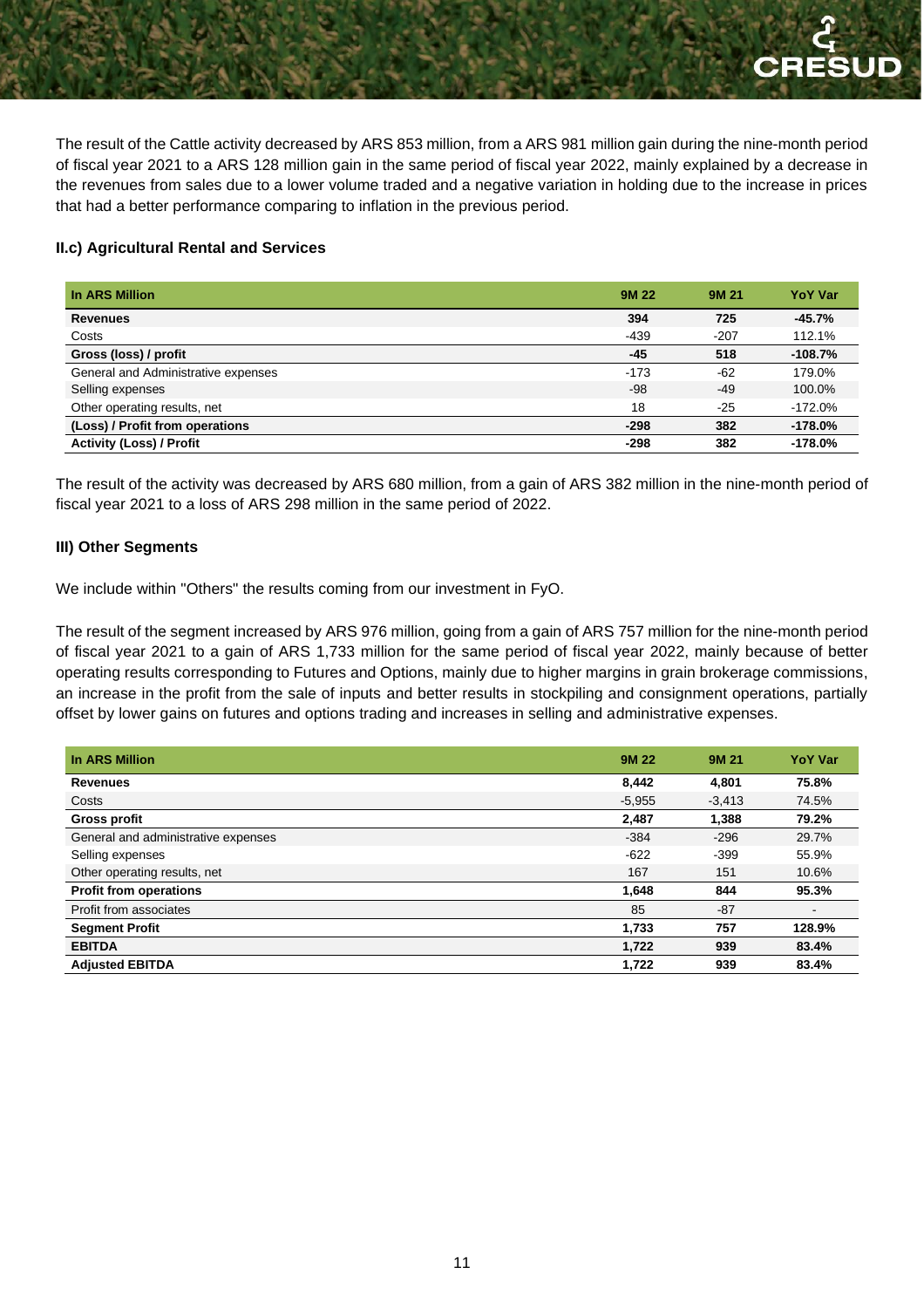# **IV) Corporate Segment**

The negative result of the segment increased by ARS 78 million, from a loss of ARS 386 million in the nine-month period of the fiscal year 2021 to a loss of ARS 464 million in the same period of fiscal year 2022.

| In ARS Million                      | <b>9M22</b> | 9M 21  | <b>YoY Var</b> |
|-------------------------------------|-------------|--------|----------------|
| General and administrative expenses | $-464$      | $-386$ | 20.2%          |
| Loss from operations                | $-464$      | $-386$ | 20.2%          |
| <b>Segment loss</b>                 | $-464$      | $-386$ | 20.2%          |
| <b>EBITDA</b>                       | $-452$      | $-378$ | 19.6%          |
| <b>Adjusted EBITDA</b>              | $-452$      | $-378$ | 19.6%          |

# **Urban Properties and Investments Business (through our subsidiary IRSA Inversiones y Representaciones Sociedad Anónima)**

We develop our Urban Properties and Investments segment through our subsidiary IRSA. As of March 31, 2022, as a result of the merger between IRSA and IRSA PC, our direct and indirect equity interest in IRSA was reduced to 53.7% over stock capital.

# **Consolidated Results of our Subsidiary IRSA Inversiones y Representaciones S,A,**

| In ARS million          | 9M 22    | <b>9M 21</b> | <b>YoY Var</b> | 9M 20  | YoY Var   |
|-------------------------|----------|--------------|----------------|--------|-----------|
| Revenues                | 11.027   | 14.194       | $-22.3%$       | 26.889 | $-59.0%$  |
| Results from operations | 26.565   | $-8.428$     | ۰              | 15.996 | 66.1%     |
| <b>EBITDA</b>           | $-3.004$ | -7.490       | -59.9%         | 17.625 | $-117.0%$ |
| <b>Adjusted EBITDA</b>  | 13.096   | 18,095       | -27.6%         | 11.360 | 15.3%     |
| <b>Segment Result</b>   | $-3,702$ | $-11.376$    | $-67.5%$       | 17.228 | $-121.5%$ |

Consolidated revenues from sales, rentals and services were 22.3% and 59.0% lower during the nine-month period of fiscal year 2022 when compared to the same period of 2021 and 2020, respectively. Adjusted EBITDA reached ARS 13,096 million, 27.6% lower than in the previous year, due to the sales of investment properties made in 2021 -which mitigated the effect of closing operations due to COVID-19- and 15.3% higher than in the same period of 2020.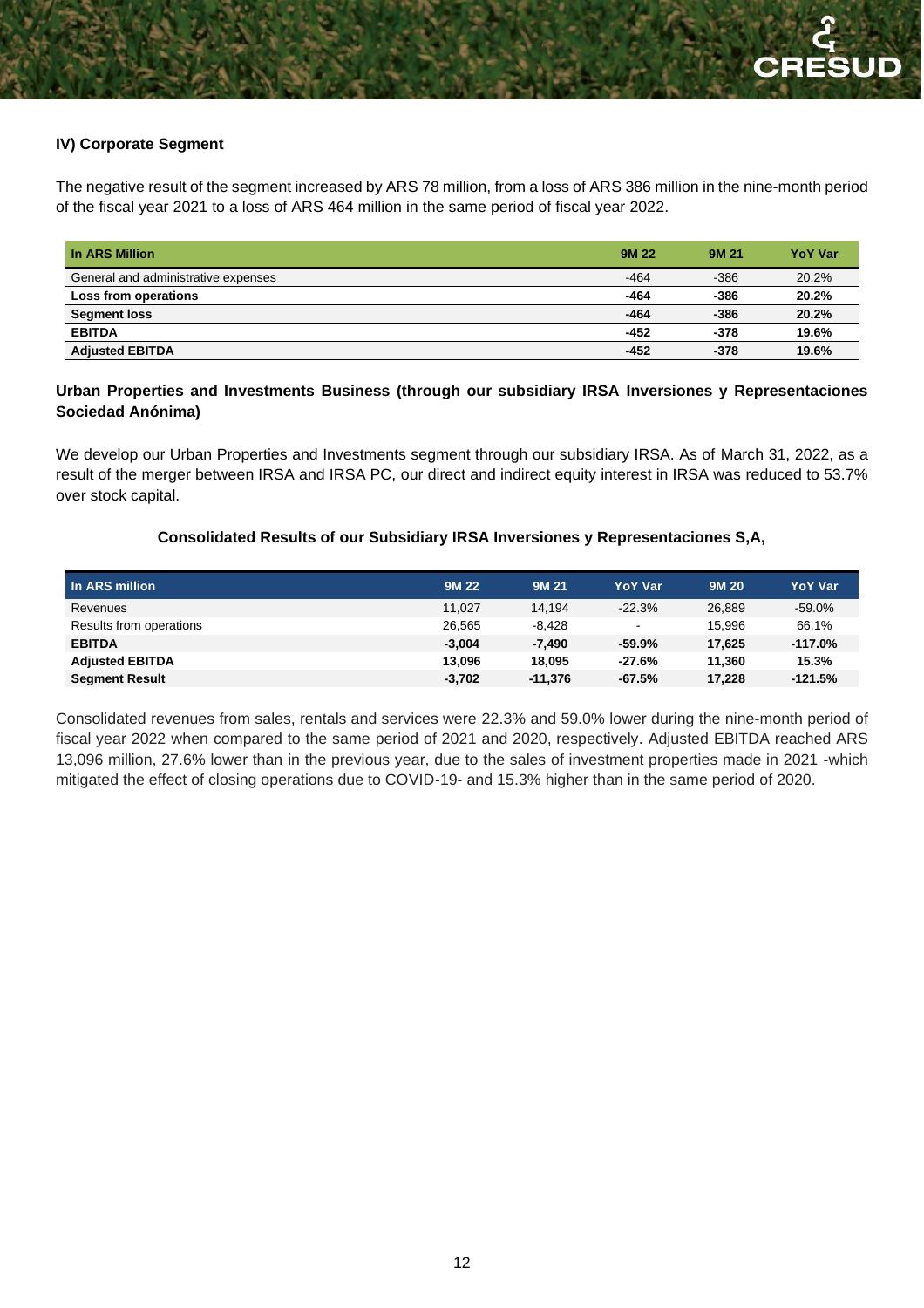#### **Financial Indebtedness and Other**

The following tables contain a breakdown of company's indebtedness:

## **Agricultural Business**

| <b>Description</b>                       | <b>Currency</b> | Amount (USD MM) <sup>(2)</sup> | <b>Interest Rate</b> | <b>Maturity</b>          |
|------------------------------------------|-----------------|--------------------------------|----------------------|--------------------------|
| Loans and bank overdrafts                | <b>ARS</b>      | 79.9                           | Variable             | $<$ 360 days             |
| Series XXXII                             | <b>USD</b>      | 34.3                           | 9.00%                | <b>Nov-22</b>            |
| Series XXIII <sup>(1)</sup>              | <b>USD</b>      | 113.2                          | 6.50%                | Feb-23                   |
| Series XXX                               | <b>USD</b>      | 25.0                           | 2.00%                | Aug-23                   |
| Series XXXI                              | <b>USD</b>      | 0.8                            | $9.00\%$             | $Nov-23$                 |
| Series XXXIV                             | <b>USD</b>      | 35.8                           | 6.99%                | $Jun-24$                 |
| Series XXXIII                            | <b>USD</b>      | 18.8                           | 6.99%                | $Jul-24$                 |
| Series XXXV                              | <b>USD</b>      | 41.8                           | 3.50%                | Sep-24                   |
| Series XXXVI                             | <b>USD</b>      | 40.6                           | 2.00%                | Feb-25                   |
| Other debt                               |                 | 39.6                           |                      | $\overline{\phantom{a}}$ |
| <b>CRESUD's Total Debt (3)</b>           | <b>USD</b>      | 429.8                          |                      |                          |
| Cash and cash equivalents <sup>(3)</sup> | <b>USD</b>      | 7.51                           |                      |                          |
| <b>CRESUD's Net Debt</b>                 | <b>USD</b>      | 422.3                          |                      |                          |
| <b>Brasilagro's Total Net Debt</b>       | <b>USD</b>      | $-45.1$                        |                      |                          |

(1) Net of repurchases

(2) Principal amount stated in USD (million) at an exchange rate of 111.01 ARS/USD and 4.739 BRL/USD, without considering accrued interest or elimination of balances with subsidiaries.

(3) Helmir & CRESUD stand-alone.

#### **Urban Properties and Investments Business**

| <b>Description</b>                                   | <b>Currency</b> | Amount (USD MM) (1) | <b>Interest Rate</b> | <b>Maturity</b> |
|------------------------------------------------------|-----------------|---------------------|----------------------|-----------------|
| <b>Bank overdrafts</b>                               | <b>ARS</b>      | 17.3                | Floating             | $<$ 360 days    |
| PAMSA loan                                           | <b>USD</b>      | 10.8                | Fixed                | Feb-23          |
| Series V NCN                                         | <b>USD</b>      | 7.5                 | $9.0\%$              | $May-22$        |
| Series II NCN                                        | <b>USD</b>      | 356.0               | 8.75%                | Mar-23          |
| Series IX NCN                                        | <b>USD</b>      | 53.4                | 10.0%                | Mar-23          |
| Series   NCN                                         | <b>USD</b>      | 3.1                 | 10.0%                | Mar-23          |
| Series VIII NCN                                      | <b>USD</b>      | 18.6                | 10.0%                | $Nov-23$        |
| Series XI NCN                                        | <b>USD</b>      | 12.8                | 5.0%                 | Mar-24          |
| Series XII NCN                                       | <b>ARS</b>      | 43.0                | Floating             | Mar-24          |
| Series XIII NCN                                      | <b>USD</b>      | 31.2                | 3.9%                 | Aug-24          |
| <b>IRSA's Total Debt</b>                             | <b>USD</b>      | 553.7               |                      |                 |
| Cash & Cash Equivalents + Investments <sup>(2)</sup> | <b>USD</b>      | 106.1               |                      |                 |
| <b>IRSA's Net Debt</b>                               | <b>USD</b>      | 447.6               |                      |                 |

(1) Principal amount in USD (million) at an exchange rate of ARS 111.01/USD, without considering accrued interest or eliminations of balances with subsidiaries. Includes Cash and cash equivalents, Investments in Current Financial Assets and related companies notes holding.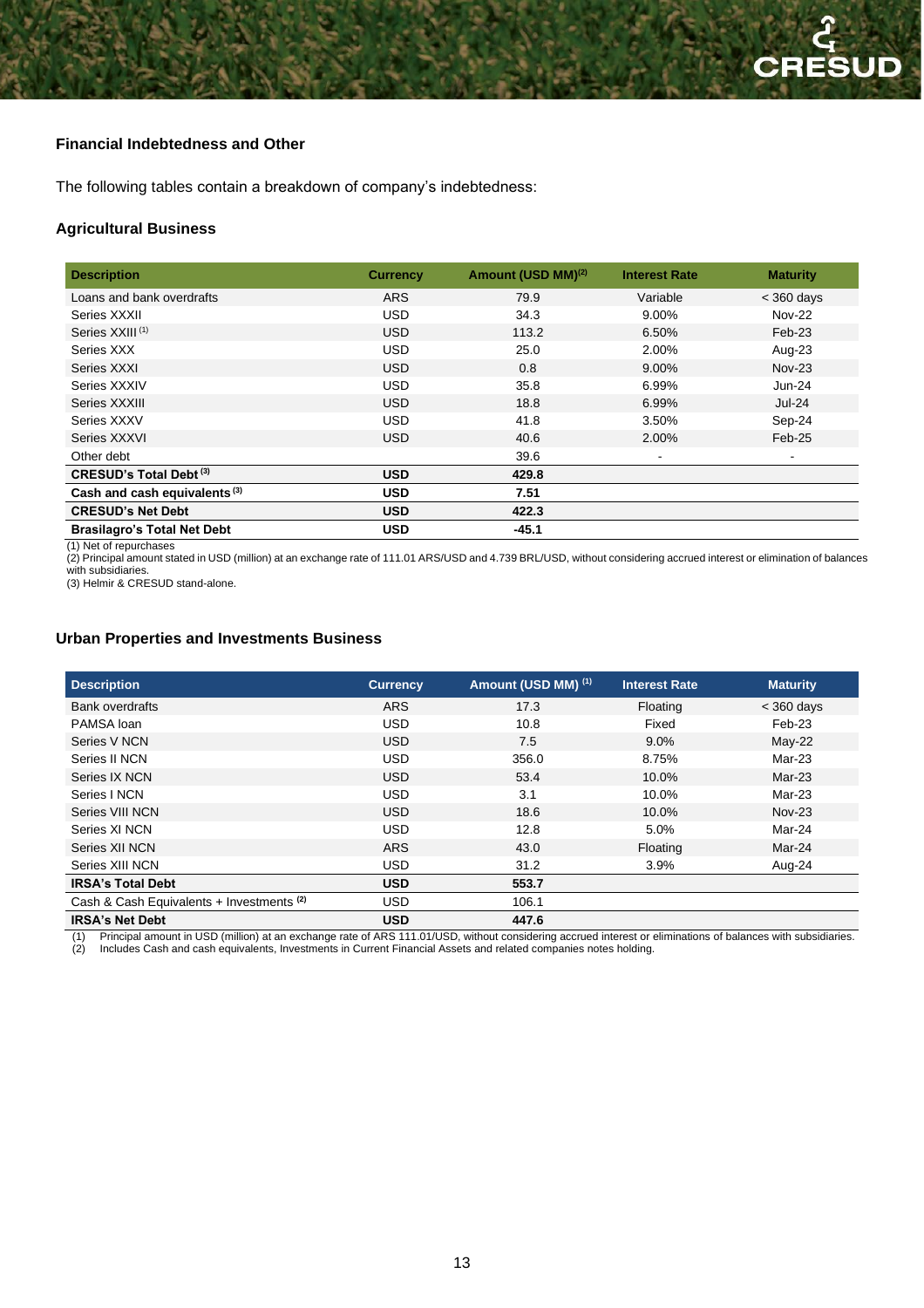# **Comparative Summary Consolidated Balance Sheet Data**

| In ARS million                                                                            | $Mar-22$ | $Mar-21$ | $Mar-20$  |
|-------------------------------------------------------------------------------------------|----------|----------|-----------|
| Current assets                                                                            | 88.813   | 89.904   | 433.504   |
| Non-current assets                                                                        | 341,877  | 375.425  | 842.034   |
| <b>Total assets</b>                                                                       | 430,690  | 465,329  | 1,275,538 |
| <b>Current liabilities</b>                                                                | 77.760   | 118.387  | 328.917   |
| Non-current liabilities                                                                   | 192,492  | 186.672  | 760.720   |
| <b>Total liabilities</b>                                                                  | 270.252  | 305,059  | 1,089,637 |
| Total capital and reserves attributable to the shareholders of the<br>controlling company | 58,348   | 55,761   | 20,161    |
| Minority interests                                                                        | 102.090  | 104.509  | 165.740   |
| Shareholders' equity                                                                      | 160,438  | 160.270  | 185.901   |
| Total liabilities plus minority interests plus shareholders' equity                       | 430,690  | 465,329  | 1,275,538 |

# **Comparative Summary Consolidated Statement of Income Data**

| In ARS million                                       | $Mar-22$       | $Mar-21$  | $Mar-20$  |
|------------------------------------------------------|----------------|-----------|-----------|
| Gross profit                                         | 28,864         | 24,817    | 28,371    |
| <b>Profit from operations</b>                        | 10,352         | 2,897     | 26,393    |
| Results from associates and joint ventures           | $-528$         | $-3,194$  | 1.297     |
| Profit from operations before financing and taxation | 9,824          | $-297$    | 27,690    |
| Financial results, net                               | 16,669         | 2,054     | $-35,473$ |
| Profit before income tax                             | 26,493         | 1.757     | $-7,783$  |
| Income tax expense                                   | 5,164          | $-4.535$  | $-6.984$  |
| Result of the period of continuous operations        | 31,657         | $-2,778$  | $-14,767$ |
| Result of discontinued operations after taxes        | $\blacksquare$ | $-11,540$ | $-1,657$  |
| <b>Result for the period</b>                         | 31,657         | $-14,318$ | $-16,424$ |
| Controlling company's shareholders                   | 19,592         | $-7,227$  | $-22,535$ |
| Non-controlling interest                             | 12,065         | $-7,091$  | 6,111     |

# **Comparative Summary Consolidated Statement of Cash Flow Data**

| In ARS million                                                | $Mar-22$  | $Mar-21$  | $Mar-20$   |
|---------------------------------------------------------------|-----------|-----------|------------|
| Net cash generated / (used) by operating activities           | 9,968     | $-7,881$  | 57.213     |
| Net cash generated by investment activities                   | 10.872    | 91.053    | 35.634     |
| Net cash used in financing activities                         | $-31.256$ | $-60.216$ | $-148.563$ |
| Total net cash (used in) / generated during the fiscal period | $-10.416$ | 22.956    | $-55,716$  |

#### **Ratios**

| In ARS million                               | $Mar-22$ | <b>Mar-21</b> | $Mar-20$ |
|----------------------------------------------|----------|---------------|----------|
| Liquidity $(1)$                              | 1.142    | 0.759         | 1.318    |
| Solvency <sup>(2)</sup>                      | 0.594    | 0.525         | 0.171    |
| Restricted capital <sup>(3)</sup>            | 0.794    | 0.807         | 0.660    |
| Profitability $(4)$                          | 0.197    | $-0.089$      | $-0.088$ |
| $(4)$ Current Appete $($ Current Lightlities |          |               |          |

(1) Current Assets / Current Liabilities

(2) Total Shareholders' Equity/Total Liabilities

(3) Non-current Assets/Total Assets

(4) Net income for the fiscal year (excluding Other Comprehensive Income) / Average Total Shareholders' Equity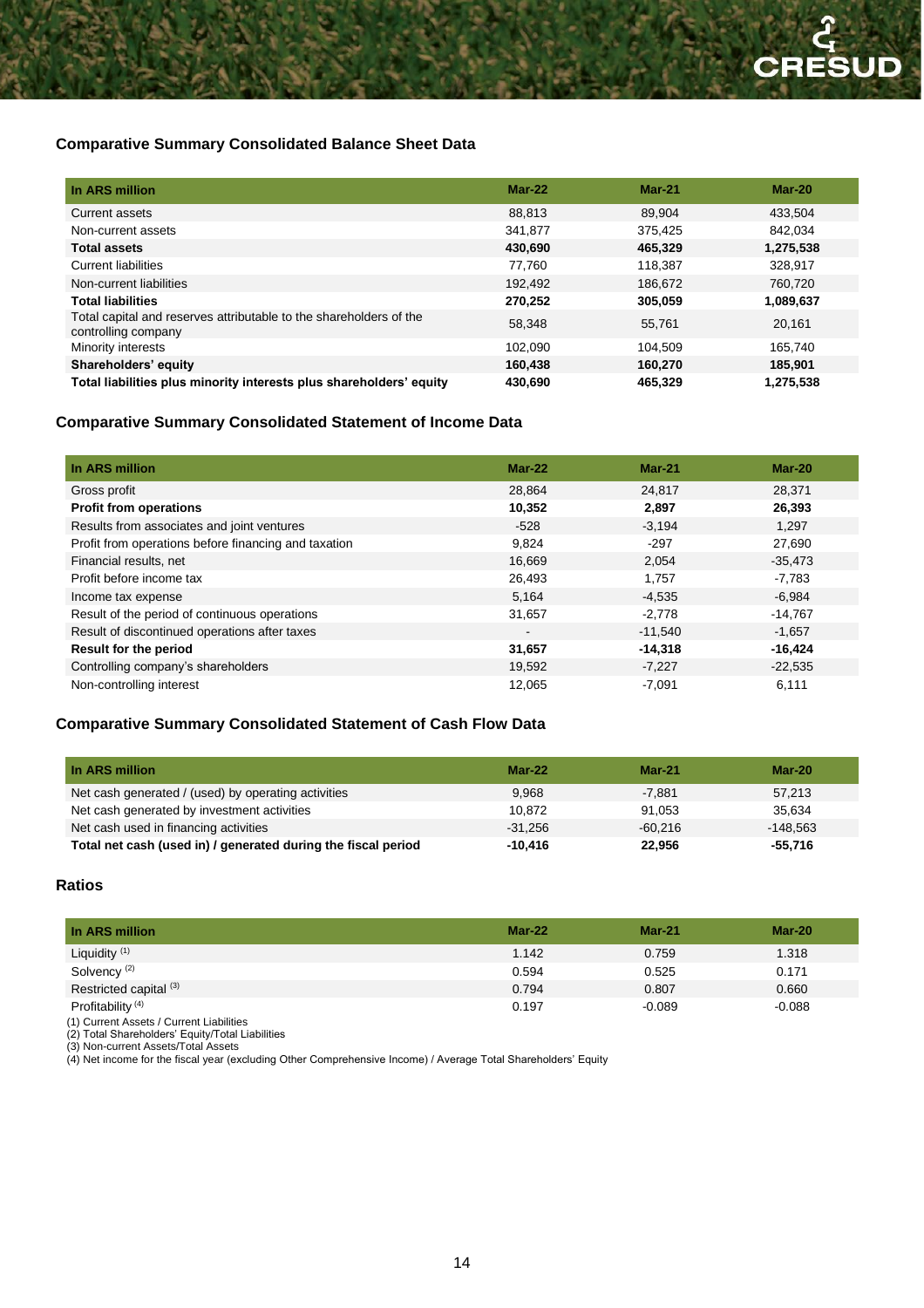#### **Material events of the quarter and subsequent events**

## *January 2022: FyO S.A. & FyO Acopio S.A. dividends*

On January 31, 2022, FyO dividend distributions were approved for a total amount of USD 4 million, equivalent to ARS 400 million, of which the Company received ARS 200.4 million; and from FyO Acopio for USD 2 million that will be paid during the month of June 2022.

#### *February 2022: Issuance Series XXXVI*

On February 18, 2022, Cresud successfully consummated the issuance of Series XXXVI Notes for a total amount of USD 40.583.296. The issue price was 100%. The new notes will bear an annual interest rate of 2.0%, payable semiannually, and will mature on February 18, 2025.

#### *February 2022: Warrants Exercise*

Between February 17 and 25, 2022, certain warrants holders have exercised their right to acquire additional shares and a total of 65,079 ordinary shares of the Company were registered, with a face value of ARS 1. As a result of the exercise, USD 36,834.71 were collected by the Company.

After the exercise of these warrants, the number of shares and the capital stock of the Company increased from 591,880,987 to 591,946,066, and the number of outstanding warrants decreased from 89,761,817 to 89,696,738.

#### *April 2022: Brasilagro Dividends.*

After the end of the period, on April 29, 2022, Brasilagro distributed dividends for a total amount of BRL 200 million, of which BRL 78.8 million corresponded to Cresud, equivalent to USD 16 million.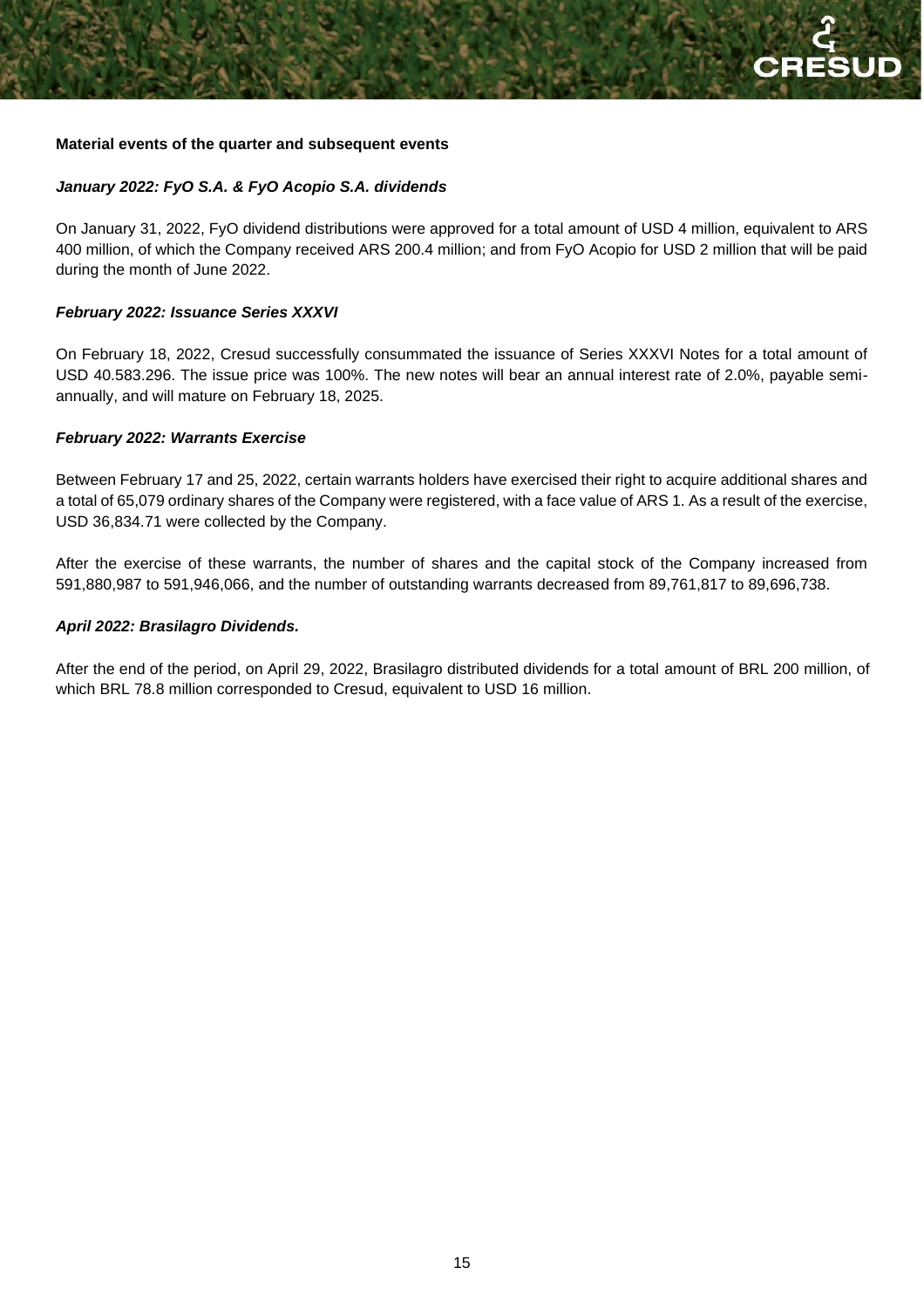#### **EBITDA Reconciliation**

In this summary report, we present EBITDA and Adjusted EBITDA. We define EBITDA as profit for the period excluding: (i) result of discontinued operations, (ii) income tax expense, (iii) financial results, net iv) results from participation in associates and joint ventures; and (v) depreciation and amortization. We define Adjusted EBITDA as EBITDA minus net profit from changes in the fair value of investment properties, not realized and realized sales.

EBITDA and Adjusted EBITDA are non-IFRS financial measures that do not have standardized meanings prescribed by IFRS. We present EBITDA and adjusted EBITDA because we believe they provide investors supplemental measures of our financial performance that may facilitate period-to-period comparisons on a consistent basis. Our management also uses EBITDA and Adjusted EBITDA from time to time, among other measures, for internal planning and performance measurement purposes. EBITDA and Adjusted EBITDA should not be construed as an alternative to profit from operations, as an indicator of operating performance or as an alternative to cash flow provided by operating activities, in each case, as determined in accordance with IFRS. EBITDA and Adjusted EBITDA, as calculated by us, may not be comparable to similarly titled measures reported by other companies. The table below presents a reconciliation of profit for the relevant period to EBITDA and Adjusted EBITDA for the periods indicated:

| For the nine-month period ended March 31 (in ARS million)                                         |           |           |  |
|---------------------------------------------------------------------------------------------------|-----------|-----------|--|
|                                                                                                   | 2022      | 2021      |  |
| Result for the period                                                                             | 31,657    | $-15,346$ |  |
| Result from discontinued operations                                                               | ۰         | 12,568    |  |
| Income tax expense                                                                                | $-5,164$  | 4,535     |  |
| Net financial results                                                                             | $-16,669$ | $-2,054$  |  |
| Share of profit of associates and joint ventures                                                  | 528       | 3,194     |  |
| Depreciation and amortization                                                                     | 2,642     | 2,686     |  |
| <b>EBITDA</b> (unaudited)                                                                         | 12,994    | 5,583     |  |
| Gain from fair value of investment properties, not realized - agribusiness                        | $-413$    | $-81$     |  |
| Gain from fair value of investment properties, not realized - Urban Properties<br><b>Business</b> | 16,100    | 25,585    |  |
| Realized sale - Agribusiness                                                                      | 855       | ۰         |  |
| <b>Adjusted EBITDA (unaudited)</b>                                                                | 29,536    | 31,087    |  |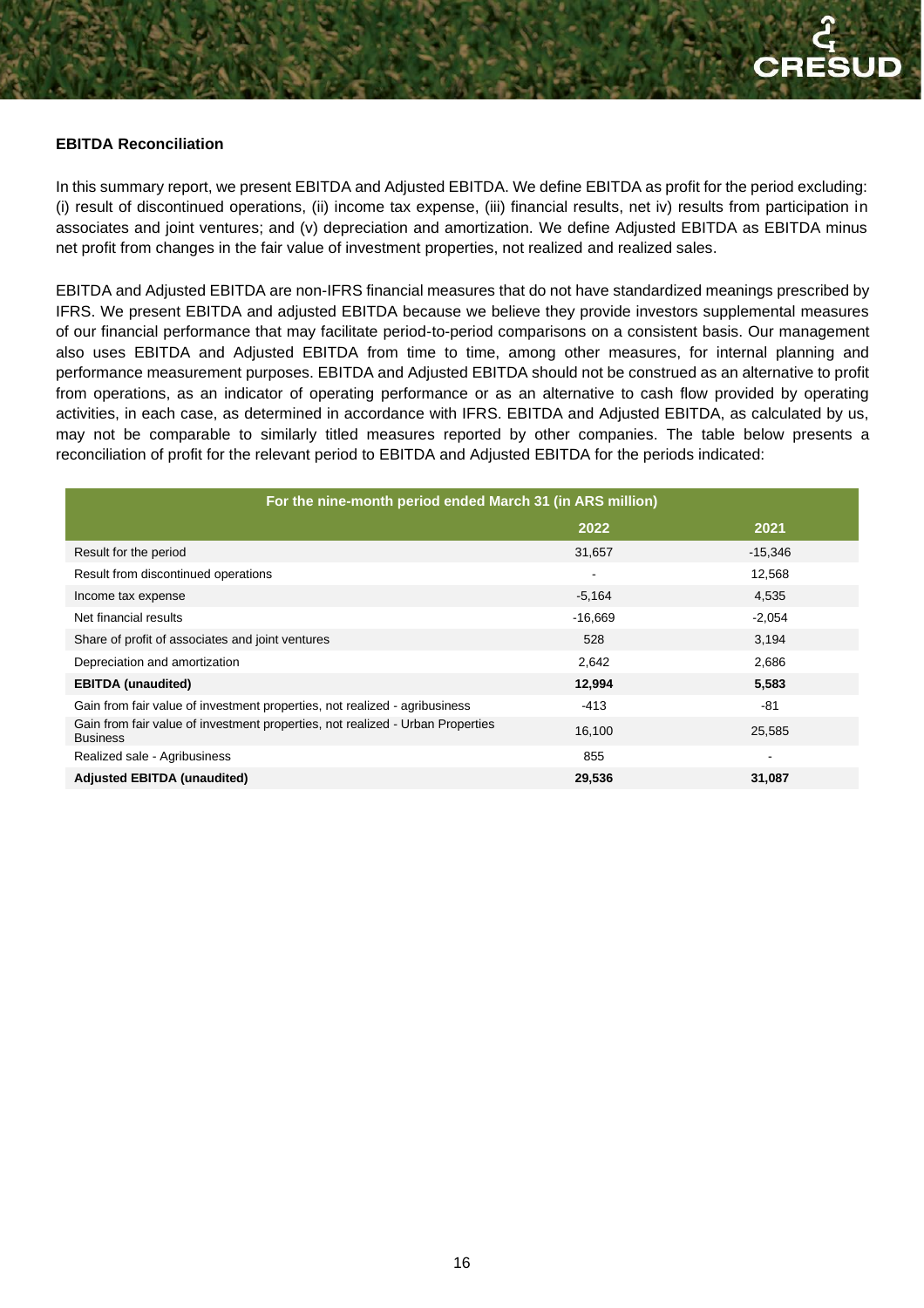#### **Brief comment on prospects for the Fiscal Year**

The Niña effect observed in the first semester was maintained during the summer months in the region, impacting the production of the current campaign in Latin America.

The level of commodity prices remained firm and increased at the international level, first due to the Niña Effect, and then driven by the war unleashed between Russia and Ukraine during February. On the other hand, we continue to apply the best agricultural practices, which allows us to minimize climate risk and stabilize the yields of the different crops. We expect to conclude the 2022 campaign with record grain production levels, in line with the last two fiscal years.

Regarding cattle activity, prices remain firm, keeping us focused on improving productivity and operating margins, while monitoring costs. Cresud continues to concentrate its cattle production in its own farms, mainly in the Northwest of Argentina and consolidating our activity in Brazil.

Additionally, as part of our business strategy, we will continue to sell the farms that have reached their maximum level of appreciation in the region.

Regarding the urban property and investment business, through IRSA, we are optimistic about the recovery of the shopping malls and hotel business during fiscal year 2022. The main operating indicators of both segments evolve favorably, while the office segment continues to represent a challenge with high vacancy levels, although in recent months a greater return to face-to-face attendance has been observed. We expect to conclude the merger process where IRSA absorbs IRSA PC, which dissolves without being liquidated, in the next few days.

We believe that Cresud, owner of a diversified rural and urban real estate portfolio, with an experienced management and a record track record in accessing the capital markets, will have excellent possibilities to take advantage of the opportunities that arise in the market.

The Company maintains its commitment to preserve the health and well-being of its customers, employees, suppliers, and the entire population.

> Alejandro G. Elsztain CEO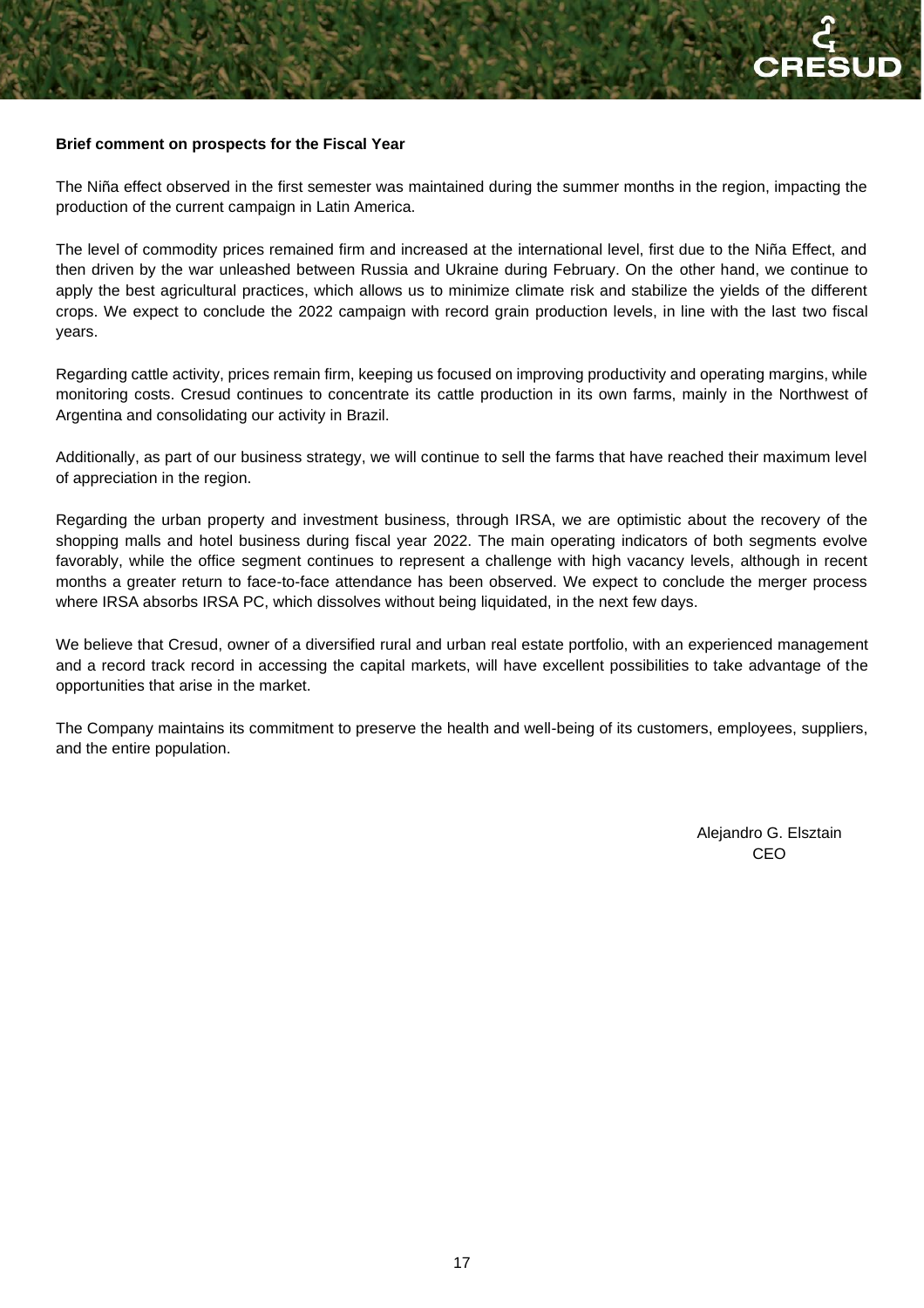# **Condensed Interim Consolidated Statements of Financial Position**

**as of March 31, 2022, and June 30, 2021**

(All amounts in millions, except otherwise indicated)

|                                                             | 03.31.22 | 06.30.21 |
|-------------------------------------------------------------|----------|----------|
| <b>ASSETS</b>                                               |          |          |
| <b>Non-current assets</b>                                   |          |          |
| Investment properties                                       | 242,355  | 267,147  |
| Property, plant and equipment                               | 50,038   | 56,079   |
| <b>Trading properties</b>                                   | 2,389    | 2,298    |
| Intangible assets                                           | 3,886    | 4,180    |
| Right-of-use assets                                         | 5,399    | 5,951    |
| <b>Biological assets</b>                                    | 4,640    | 4,539    |
| Investment in associates and joint ventures                 | 15,023   | 18,172   |
| Deferred income tax assets                                  | 810      | 689      |
| Income tax and MPIT credits                                 | 30       | 49       |
| Restricted assets                                           | 549      | 282      |
| Trade and other receivables                                 | 15,353   | 14,979   |
| Investment in financial assets                              | 1,145    | 1,845    |
| Derivative financial instruments                            | 260      | 105      |
| <b>Total non-current assets</b>                             | 341,877  | 376,315  |
| <b>Current assets</b>                                       |          |          |
| Trading properties                                          | 299      | 159      |
| <b>Biological assets</b>                                    | 14,898   | 9,391    |
| Inventories                                                 | 10,009   | 14,939   |
| Income tax and MPIT credits                                 | 61       | 229      |
| Trade and other receivables                                 | 36,010   | 31,766   |
| Investment in financial assets                              | 4,688    | 1,977    |
| Derivative financial instruments                            | 1,760    | 885      |
| Cash and cash equivalents                                   | 21,088   | 38,484   |
| <b>Total current assets</b>                                 | 88,813   | 97,830   |
| <b>TOTAL ASSETS</b>                                         | 430,690  | 474,145  |
| <b>SHAREHOLDERS' EQUITY</b>                                 |          |          |
| Shareholders' equity (according to corresponding statement) | 58,348   | 45,358   |
| Non-controlling interest                                    | 102,090  | 102,675  |
| TOTAL SHAREHOLDERS' EQUITY                                  | 160,438  | 148,033  |
| <b>LIABILITIES</b>                                          |          |          |
| <b>Non-current liabilities</b>                              |          |          |
| <b>Borrowings</b>                                           | 78,971   | 102,376  |
| Deferred income tax liabilities                             | 101,484  | 114,955  |
| Trade and other payables                                    | 4,392    | 3,145    |
| Provisions                                                  | 1,999    | 544      |
| Derivative financial instruments                            | 57       | 66       |
| Lease liabilities                                           | 5,465    | 6,384    |
| Payroll and social security liabilities                     | 124      | 189      |
| <b>Total non-current liabilities</b>                        | 192,492  | 227,659  |
| <b>Current liabilities</b>                                  |          |          |
| Trade and other payables                                    | 25,469   | 27,379   |
| <b>Borrowings</b>                                           | 41,016   | 63,516   |
| Provisions                                                  | 233      | 211      |
| Payroll and social security liabilities                     | 1,421    | 2,077    |
| Income tax and MPIT liabilities                             | 5,145    | 1,532    |
| Lease liabilities                                           | 2,474    | 2,227    |
| Derivative financial instruments                            | 2,002    | 1,511    |
| <b>Total Current liabilities</b>                            | 77,760   | 98,453   |
| <b>TOTAL LIABILITIES</b>                                    | 270,252  | 326,112  |
| TOTAL SHAREHOLDERS' EQUITY AND LIABILITIES                  | 430,690  | 474,145  |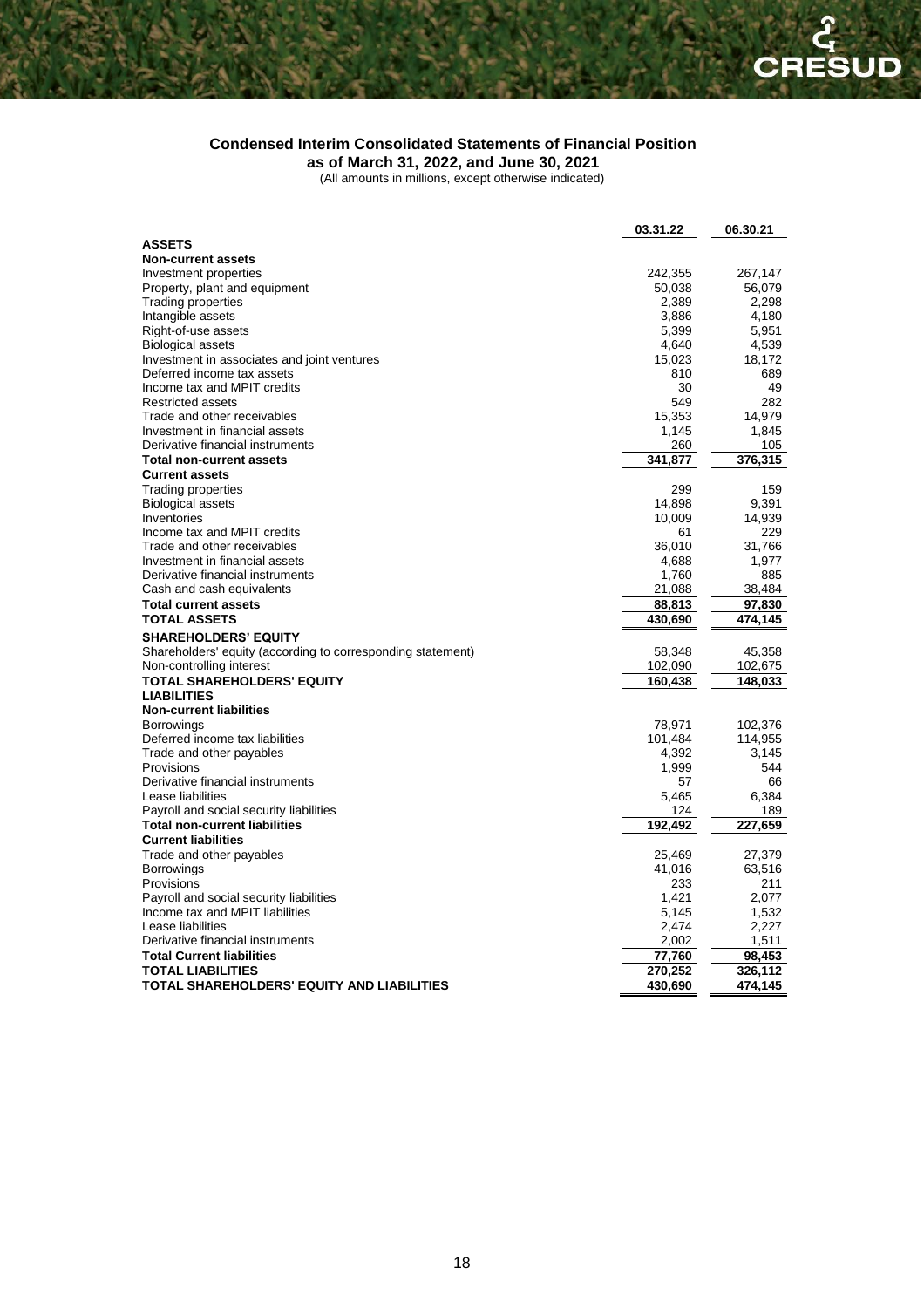#### **Unaudited Condensed Interim Consolidated Statements of Income and Other Comprehensive Income for the nine and three-month periods ended March 31, 2022, and 2021**

(All amounts in millions, except otherwise indicated)

|                                                                                                                                                                              | Nine month |           | Three month |           |
|------------------------------------------------------------------------------------------------------------------------------------------------------------------------------|------------|-----------|-------------|-----------|
|                                                                                                                                                                              | 03.31.22   | 03.31.21  | 03.31.22    | 03.31.21  |
| Revenues                                                                                                                                                                     | 57,075     | 40,399    | 15,357      | 11,871    |
| Costs                                                                                                                                                                        | (40, 369)  | (30, 187) | (10,686)    | (8,323)   |
| Initial recognition and changes in the fair value of biological assets and agricultural<br>products at the point of harvest                                                  | 13,433     | 14,185    | 7,981       | 11,243    |
| Changes in the net realizable value of agricultural products after harvest                                                                                                   | (1,275)    | 420       | (784)       | (32)      |
| <b>Gross profit</b>                                                                                                                                                          | 28,864     | 24,817    | 11,868      | 14,759    |
| Net loss from fair value adjustment of investment properties                                                                                                                 | (9,897)    | (10, 527) | (36, 541)   | (26, 336) |
| Gain from disposal of farmlands                                                                                                                                              | 4,682      | 160       | 13          |           |
| General and administrative expenses                                                                                                                                          | (5,253)    | (5,297)   | (1,468)     | (1,434)   |
| Selling expenses                                                                                                                                                             | (4, 461)   | (4,064)   | (1, 199)    | (818)     |
| Other operating results, net                                                                                                                                                 | (1,293)    | (2, 192)  | (2,305)     | 1,031     |
| Management fees                                                                                                                                                              | (2, 290)   |           | 584         |           |
| Profit/ (loss) from operations                                                                                                                                               | 10,352     | 2,897     | (29, 048)   | (12, 798) |
| Share of loss of associates and joint ventures                                                                                                                               | (528)      | (3, 194)  | (600)       | (2,340)   |
| Profit/ (loss) before financial results and income tax                                                                                                                       | 9,824      | (297)     | (29, 648)   | (15, 138) |
| Finance income                                                                                                                                                               | 655        | 509       | 291         | 49        |
| Finance cost                                                                                                                                                                 | (10, 375)  | (14, 181) | (2,979)     | (3,576)   |
| Other financial results                                                                                                                                                      | 25,264     | 15,703    | 8,393       | 9,966     |
| Inflation adjustment                                                                                                                                                         | 1,125      | 23        | 1,294       | (2,775)   |
| Financial results, net                                                                                                                                                       | 16,669     | 2,054     | 6,999       | 3,664     |
| Profit/ (loss) before income tax                                                                                                                                             | 26,493     | 1,757     | (22, 649)   | (11, 474) |
| Income tax                                                                                                                                                                   | 5,164      | (4, 535)  | 10,165      | 2,682     |
| Profit/ (loss) for the period from continuing operations                                                                                                                     | 31,657     | (2,778)   | (12, 484)   | (8, 792)  |
| (Loss)/ profit for the period from discontinued operations                                                                                                                   |            | (11, 540) |             | 188       |
| Profit / (loss) for the period                                                                                                                                               | 31,657     | (14, 318) | (12, 484)   | (8,604)   |
|                                                                                                                                                                              |            |           |             |           |
| Other comprehensive income:<br>Items that may be reclassified subsequently to profit or loss:<br>Currency translation adjustment and other comprehensive (loss)/ income from | (16, 219)  | (2,727)   | (2, 235)    | (739)     |
| subsidiaries                                                                                                                                                                 |            |           |             |           |
| Revaluation of fixed assets transferred to investment properties                                                                                                             |            | 1,273     |             | 867       |
| Other comprehensive (loss)/ income for the period from continuing<br>operations                                                                                              | (16, 219)  | (1, 454)  | (2, 235)    | 128       |
| Other comprehensive loss for the period from discontinued operations                                                                                                         |            | (15,996)  |             | (6, 645)  |
| Total other comprehensive loss for the period                                                                                                                                | (16,219)   | (17, 450) | (2, 235)    | (6, 517)  |
| Total comprehensive income/ (loss) for the period                                                                                                                            | 15,438     | (31, 768) | (14, 719)   | (15, 121) |
| Total comprehensive income/ (loss) from continuing operations                                                                                                                | 15,438     | (4,232)   | (14, 719)   | (8,664)   |
| Total comprehensive loss from discontinued operations                                                                                                                        |            | (27, 536) |             | (6, 457)  |
| Total comprehensive income/ (loss) from the period                                                                                                                           | 15,438     | (31,768)  | (14, 719)   | (15, 121) |
| Profit/ (loss) for the period attributable to:                                                                                                                               |            |           |             |           |
| Equity holders of the parent                                                                                                                                                 | 19,592     | (7, 227)  | (5,023)     | (1,971)   |
| Non-controlling interest                                                                                                                                                     | 12,065     | (7,091)   | (7, 461)    | (6,633)   |
| Profit/ (loss) from continuing operations attributable to:                                                                                                                   |            |           |             |           |
| Equity holders of the parent                                                                                                                                                 | 19,592     | (6, 436)  | (5,023)     | (6, 565)  |
| Non-controlling interest                                                                                                                                                     | 12,065     | 3,658     | (7, 461)    | (2, 227)  |
| Total comprehensive income/(loss) attributable to:                                                                                                                           |            |           |             |           |
| Equity holders of the parent                                                                                                                                                 | 12,982     | (12, 207) | (5,968)     | (4,698)   |
| Non-controlling interest                                                                                                                                                     | 2,456      | (19, 561) | (8,751)     | (10, 423) |
| Profit/ (loss) for the period per share attributable to equity holders of the                                                                                                |            |           |             |           |
| parent:                                                                                                                                                                      |            |           |             |           |
| Basic                                                                                                                                                                        | 33.21      | (11.72)   | (8.51)      | (3.73)    |
| Diluted                                                                                                                                                                      | 28.19      | (11.72)   | (7.23)      | (3.73)    |
| Profit/ (loss) per share from continuing operations attributable to equity<br>holders of the parent:                                                                         |            |           |             |           |
| Basic                                                                                                                                                                        | 33.21      | (10.22)   | (8.51)      | (12.41)   |
| Diluted                                                                                                                                                                      | 28.19      | (10.22)   | (8.51)      | (12.41)   |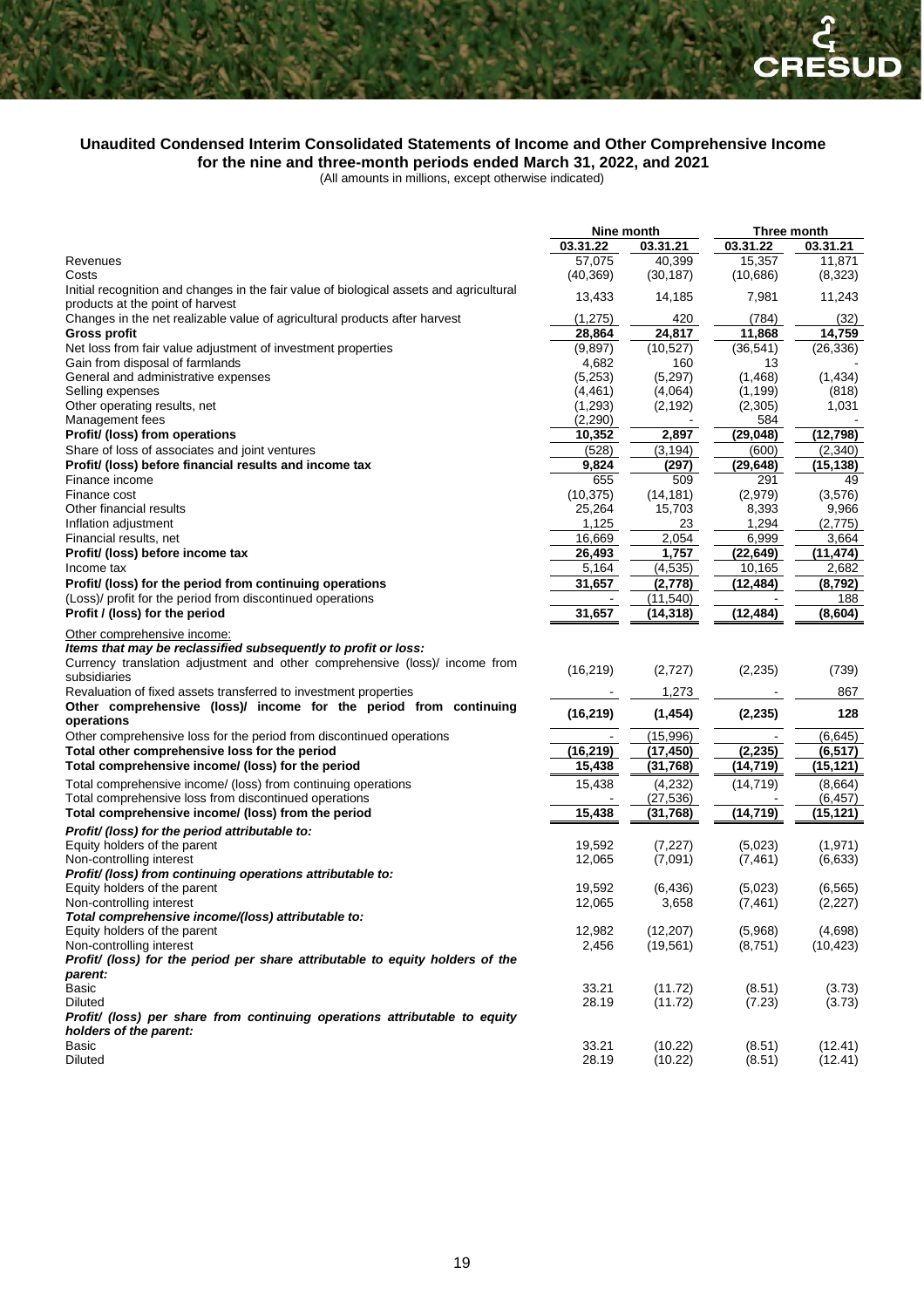#### **Unaudited Condensed Interim Consolidated Statements of Cash Flows for the nine-month periods ended March 31, 2022, and 2021**

(All amounts in millions, except otherwise indicated)

|                                                                                                | 03.31.22  | 03.31.21         |
|------------------------------------------------------------------------------------------------|-----------|------------------|
| <b>Operating activities:</b>                                                                   |           |                  |
| Net cash generated from operating activities before income tax paid                            | 10,177    | (12,002)         |
| Income tax paid                                                                                | (209)     | (65)             |
| Net cash generated from/ (used in) continuing operating activities                             | 9,968     | (12,067)         |
| Net cash generated from discontinued operating activities                                      |           | 4,186            |
| Net cash generated from/ (used in) operating activities                                        | 9,968     | (7,881)          |
| <b>Investing activities:</b>                                                                   |           |                  |
| Proceeds from decrease of participation in associates and joint ventures                       |           | 1,388            |
| Acquisition of participation in associates and joint ventures                                  |           | (462)            |
| Capital contributions to associates and joint ventures                                         | (564)     | (59)             |
| Proceeds from sales of intangible assets                                                       | 135       |                  |
| Acquisition and improvement of investment properties                                           | (2, 267)  | (1,404)          |
| Proceeds from sales of investment properties                                                   | 12,299    | 25,068           |
| Acquisitions and improvements of property, plant and equipment                                 | (2, 462)  | (1,950)          |
| Financial advances                                                                             |           | (43)             |
| Acquisition of intangible assets<br>Proceeds from sales of property, plant and equipment       | (48)<br>5 | (37)<br>85       |
| Dividends collected from associates and joint ventures                                         | 3,057     |                  |
| Acquisitions of investments in financial assets                                                | (12, 317) | (31,069)         |
| Proceeds from disposal of investments in financial assets                                      | 14,911    | 38,083           |
| Interest collected from financial assets                                                       | 43        | 779              |
| Dividends collected from financial assets                                                      | 75        | 679              |
| Loans granted                                                                                  |           | (302)            |
| Proceeds from loans granted                                                                    | 386       |                  |
| Decrease in restricted deposits, net                                                           |           | (16)             |
| Payments of derivative financial instruments                                                   | (142)     | (1,297)          |
| Advances for acquisition of investment properties                                              | (2,239)   |                  |
| Net cash generated from continuing investing activities                                        | 10,872    | 29,443           |
| Net cash generated from discontinued investing activities                                      |           | 61,610           |
| Net cash generated from investing activities                                                   | 10,872    | 91,053           |
| <b>Financing activities:</b>                                                                   |           |                  |
| Borrowings and issuance of non-convertible notes                                               | 19,862    | 37,874           |
| Payment of borrowings and non-convertible notes                                                | (28, 839) | (14, 876)        |
| Payments of short-term loans, net                                                              | (3,911)   | (56, 830)        |
| Interest paid                                                                                  | (12, 161) | (14, 397)        |
| Repurchase of non-convertible notes                                                            | (1,848)   | (4,673)          |
| Capital contributions from non-controlling interest in subsidiaries                            | 44        | 285              |
| Acquisition of non-controlling interest in subsidiaries                                        |           | (82)             |
| Charge for issuance of shares and other equity instruments                                     |           | 14,558           |
| Proceeds from sales of non-controlling interest in subsidiaries                                |           | 7,886            |
| Lease liabilities paid<br>Repurchase of own shares                                             |           | (45)             |
|                                                                                                | (15)      |                  |
| Dividends paid<br>Dividends paid to non-controlling interest in subsidiaries                   | (4, 432)  | (996)<br>(3,617) |
| Share capital increase due to exercise of warrants                                             | 44        |                  |
| Net cash used in continuing financing activities                                               | (31,256)  | 34,913)          |
| Net cash used in discontinued financing activities                                             |           | (25, 303)        |
| Net cash used in financing activities                                                          | (31, 256) | (60, 216)        |
| Net decrease in cash and cash equivalents from continuing activities                           | (10, 416) | (17, 537)        |
| Net increase in cash and cash equivalents from discontinued activities                         |           | 40,493           |
| Net (decrease)/ increase in cash and cash equivalents                                          | (10, 416) | 22,956           |
|                                                                                                |           |                  |
| Cash and cash equivalents at beginning of the period                                           | 38,484    | 211,918          |
| Foreign exchange loss in cash and changes in fair value of cash equivalents<br>Deconsolidation | (6,980)   | (11, 562)        |
| Cash and cash equivalents at the end of the period                                             |           | (203, 179)       |
|                                                                                                | 21,088    | 20,133           |